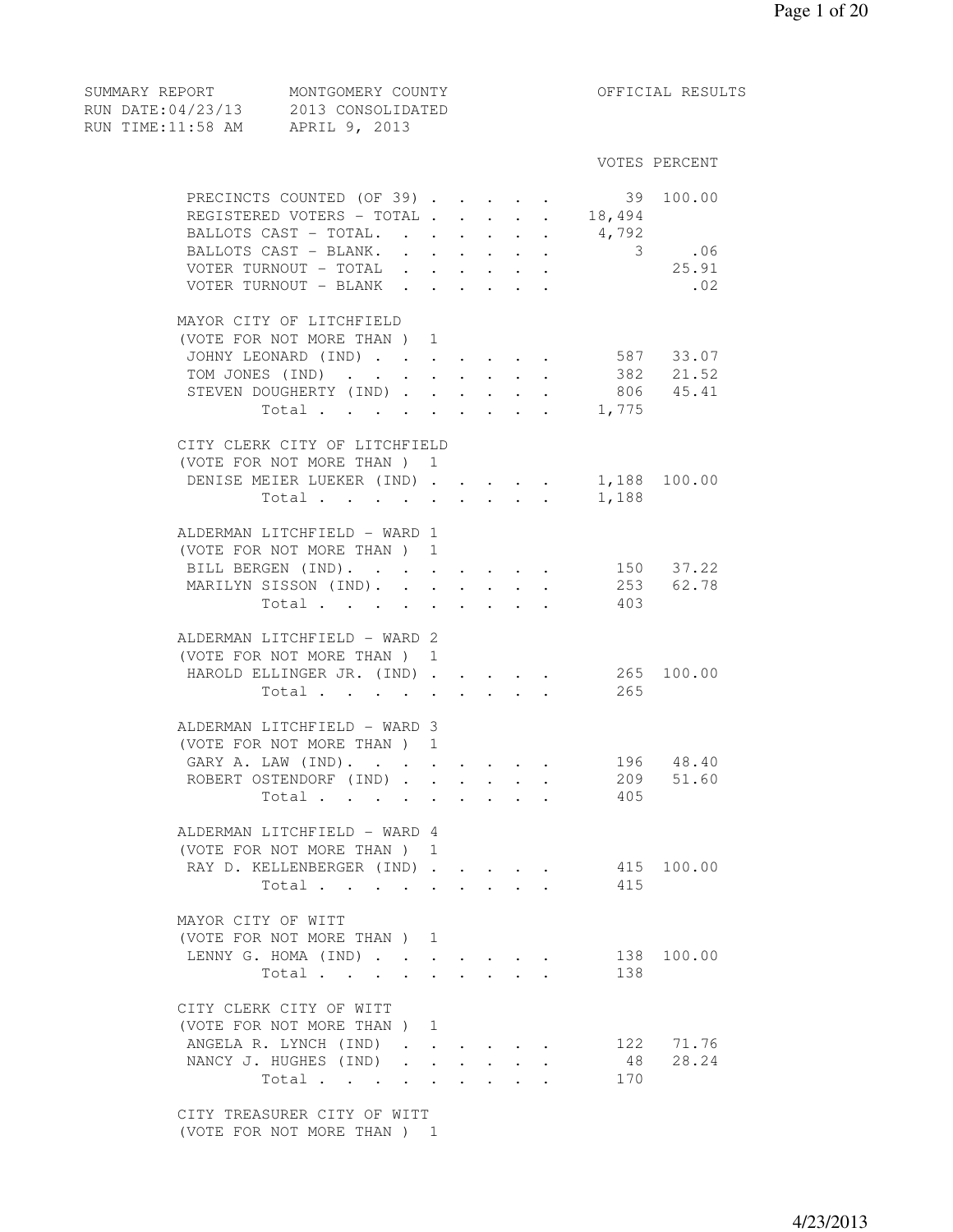|  | REBECCA MARTIN (IND).<br>Total                                   |  |                                                             | $\cdot$ $\cdot$ $\cdot$ $\cdot$          |                      | $\mathbf{z} = \mathbf{z}$ , and $\mathbf{z} = \mathbf{z}$<br>$\sim$ $\sim$ | 137 | 137 100.00 |
|--|------------------------------------------------------------------|--|-------------------------------------------------------------|------------------------------------------|----------------------|----------------------------------------------------------------------------|-----|------------|
|  | ALDERMAN WITT - WARD 1                                           |  |                                                             |                                          |                      |                                                                            |     |            |
|  | (VOTE FOR NOT MORE THAN ) 1                                      |  |                                                             |                                          |                      |                                                                            |     |            |
|  | RANDALL LOWE (IND)                                               |  |                                                             |                                          |                      |                                                                            |     | 22 100.00  |
|  | Total                                                            |  |                                                             |                                          |                      |                                                                            | 22  |            |
|  |                                                                  |  |                                                             |                                          |                      |                                                                            |     |            |
|  | ALDERMAN WITT - WARD 2                                           |  |                                                             |                                          |                      |                                                                            |     |            |
|  | (VOTE FOR NOT MORE THAN ) 1                                      |  |                                                             |                                          |                      |                                                                            |     |            |
|  | PATSY BEASLEY (IND)                                              |  |                                                             |                                          |                      |                                                                            |     | 45 100.00  |
|  | Total                                                            |  |                                                             |                                          |                      |                                                                            | 45  |            |
|  | ALDERMAN WITT - WARD 3                                           |  |                                                             |                                          |                      |                                                                            |     |            |
|  | (VOTE FOR NOT MORE THAN) 1                                       |  |                                                             |                                          |                      |                                                                            |     |            |
|  | KATHY M. TOLLE (IND).                                            |  |                                                             |                                          |                      |                                                                            |     | 69 100.00  |
|  | Total                                                            |  |                                                             |                                          |                      |                                                                            | 69  |            |
|  |                                                                  |  |                                                             |                                          |                      |                                                                            |     |            |
|  | ALDERMAN WITT - WARD 3 (UNEXPIRED)<br>(VOTE FOR NOT MORE THAN) 1 |  |                                                             |                                          |                      |                                                                            |     |            |
|  | MICHAEL O. LOWE (IND)                                            |  |                                                             |                                          |                      |                                                                            |     | 60 100.00  |
|  | Total $\cdot$                                                    |  |                                                             |                                          |                      |                                                                            | 60  |            |
|  |                                                                  |  |                                                             |                                          |                      |                                                                            |     |            |
|  | VILLAGE PRESIDENT VILLAGE OF BUTLER                              |  |                                                             |                                          |                      |                                                                            |     |            |
|  | (VOTE FOR NOT MORE THAN ) 1                                      |  |                                                             |                                          |                      |                                                                            |     |            |
|  | RICKEY LANE (IND).                                               |  |                                                             |                                          |                      |                                                                            |     | 35 100.00  |
|  | Total                                                            |  | $\bullet$ .<br><br><br><br><br><br><br><br><br><br><br><br> | $\mathbf{z} = \mathbf{z} + \mathbf{z}$ . |                      |                                                                            | 35  |            |
|  | VILLAGE TRUSTEE VILLAGE OF BUTLER                                |  |                                                             |                                          |                      |                                                                            |     |            |
|  | (VOTE FOR NOT MORE THAN) 3                                       |  |                                                             |                                          |                      |                                                                            |     |            |
|  | GARY HUDDLESTUN (IND)                                            |  |                                                             |                                          |                      |                                                                            |     | 21 19.27   |
|  | DARRELL DAMM JR. (IND)                                           |  |                                                             |                                          |                      |                                                                            |     | 28 25.69   |
|  | DEBRA BEELER (IND)                                               |  |                                                             |                                          |                      |                                                                            |     | 34 31.19   |
|  | DONALD WALKER (IND)                                              |  |                                                             |                                          |                      |                                                                            |     | 26 23.85   |
|  | Total                                                            |  |                                                             |                                          |                      |                                                                            | 109 |            |
|  |                                                                  |  |                                                             |                                          |                      |                                                                            |     |            |
|  | VILLAGE PRESIDENT VILLAGE OF COALTON                             |  |                                                             |                                          |                      |                                                                            |     |            |
|  | (VOTE FOR NOT MORE THAN) 1                                       |  |                                                             |                                          |                      |                                                                            |     |            |
|  | RICK CEARLOCK (IND)                                              |  |                                                             |                                          |                      |                                                                            | 45  | 45 100.00  |
|  | Total                                                            |  |                                                             |                                          |                      |                                                                            |     |            |
|  | VILLAGE CLERK VILLAGE OF COALTON                                 |  |                                                             |                                          |                      |                                                                            |     |            |
|  | (VOTE FOR NOT MORE THAN) 1                                       |  |                                                             |                                          |                      |                                                                            |     |            |
|  | KAY COOK (IND).                                                  |  |                                                             |                                          |                      |                                                                            |     | 41 100.00  |
|  | Total                                                            |  | $\bullet$ .<br><br><br><br><br><br><br><br><br><br><br><br> | $\sim$                                   |                      |                                                                            | 41  |            |
|  |                                                                  |  |                                                             |                                          |                      |                                                                            |     |            |
|  | VILLAGE TRUSTEE VILLAGE OF COALTON                               |  |                                                             |                                          |                      |                                                                            |     |            |
|  | (VOTE FOR NOT MORE THAN ) 3                                      |  |                                                             |                                          |                      |                                                                            |     | 41 62.12   |
|  | MIKE HAVERA (IND).<br>MARY SPEIER (IND).                         |  |                                                             |                                          |                      |                                                                            |     | 25 37.88   |
|  | Total                                                            |  |                                                             |                                          |                      |                                                                            | 66  |            |
|  |                                                                  |  |                                                             |                                          |                      |                                                                            |     |            |
|  | VILLAGE PRESIDENT VILLAGE OF DONNELLSON                          |  |                                                             |                                          |                      |                                                                            |     |            |
|  | (VOTE FOR NOT MORE THAN ) 1                                      |  |                                                             |                                          |                      |                                                                            |     |            |
|  | JO ANN JONES (IND)                                               |  | $\sim$                                                      |                                          |                      |                                                                            |     | 43 43.88   |
|  | JIM HICKMAN (IND).                                               |  |                                                             |                                          | $\ddot{\phantom{0}}$ |                                                                            |     | 21 21.43   |
|  | HIRAM L. RENFRO (IND)                                            |  |                                                             |                                          |                      |                                                                            | 34  | 34.69      |
|  | Total                                                            |  |                                                             |                                          |                      |                                                                            | 98  |            |
|  |                                                                  |  |                                                             |                                          |                      |                                                                            |     |            |

VILLAGE TRUSTEE VILLAGE OF DONNELLSON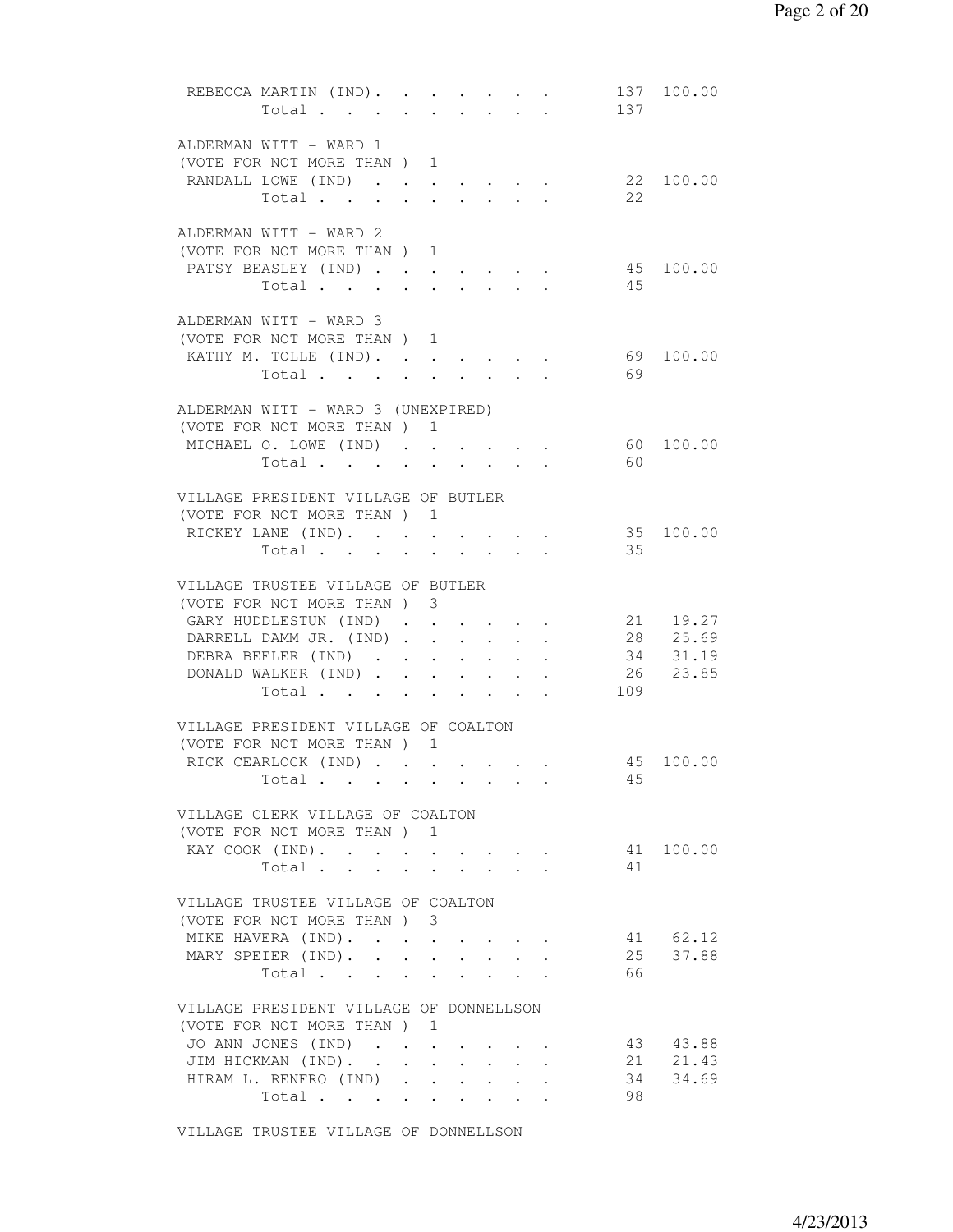| (VOTE FOR NOT MORE THAN) 3                                                   |             |        |                           |                                                                                                                           |                                                    |          |                                           |
|------------------------------------------------------------------------------|-------------|--------|---------------------------|---------------------------------------------------------------------------------------------------------------------------|----------------------------------------------------|----------|-------------------------------------------|
| ROBERT L. HOXSEY (IND) 56 23.53                                              |             |        |                           |                                                                                                                           |                                                    |          |                                           |
| NELDA ADKISSON (IND). 47 19.75                                               |             |        |                           |                                                                                                                           |                                                    |          |                                           |
|                                                                              |             |        |                           |                                                                                                                           |                                                    |          |                                           |
| ERNEST V. RENFRO (IND)                                                       |             |        |                           |                                                                                                                           |                                                    |          | 32 13.45                                  |
| PAMELLA SHORT (IND)                                                          |             |        |                           |                                                                                                                           |                                                    |          | 68 28.57                                  |
| EVELYN BARKSDALE (IND)                                                       |             |        |                           |                                                                                                                           |                                                    |          | 35 14.71                                  |
| Total                                                                        |             |        |                           |                                                                                                                           |                                                    | 238      |                                           |
|                                                                              |             |        |                           |                                                                                                                           |                                                    |          |                                           |
| VILLAGE PRESIDENT VILLAGE OF FARMERSVILLE                                    |             |        |                           |                                                                                                                           |                                                    |          |                                           |
| (VOTE FOR NOT MORE THAN) 1                                                   |             |        |                           |                                                                                                                           |                                                    |          |                                           |
| JOE TISCHKAU (IND) 213 86.59                                                 |             |        |                           |                                                                                                                           |                                                    |          |                                           |
| JAMES ALLEN (IND). 33 13.41                                                  |             |        |                           |                                                                                                                           |                                                    |          |                                           |
| Total 246                                                                    |             |        |                           |                                                                                                                           |                                                    |          |                                           |
|                                                                              |             |        |                           |                                                                                                                           |                                                    |          |                                           |
| VILLAGE TRUSTEE VILLAGE OF FARMERSVILLE                                      |             |        |                           |                                                                                                                           |                                                    |          |                                           |
| (VOTE FOR NOT MORE THAN ) 3                                                  |             |        |                           |                                                                                                                           |                                                    |          |                                           |
| AL RIMINI (IND)                                                              |             |        |                           |                                                                                                                           |                                                    |          | $\cdot \cdot \cdot \cdot \cdot 175$ 31.99 |
| DOUGLAS ORR (IND).                                                           |             |        |                           |                                                                                                                           |                                                    |          | 178 32.54                                 |
|                                                                              |             |        | $\mathbf{L} = \mathbf{L}$ |                                                                                                                           | $\mathbf{r}$ and $\mathbf{r}$                      |          |                                           |
| SHAUN WEBB (IND) 194 35.47                                                   |             |        |                           |                                                                                                                           |                                                    |          |                                           |
| Total 547                                                                    |             |        |                           |                                                                                                                           |                                                    |          |                                           |
|                                                                              |             |        |                           |                                                                                                                           |                                                    |          |                                           |
| VILLAGE PRESIDENT VILLAGE OF FILLMORE                                        |             |        |                           |                                                                                                                           |                                                    |          |                                           |
| (VOTE FOR NOT MORE THAN) 1                                                   |             |        |                           |                                                                                                                           |                                                    |          |                                           |
| REXDON BOLIARD (IND).                                                        |             |        |                           |                                                                                                                           |                                                    |          | 26 100.00                                 |
| Total                                                                        |             |        |                           |                                                                                                                           |                                                    | 26       |                                           |
|                                                                              |             |        |                           |                                                                                                                           |                                                    |          |                                           |
| VILLAGE TRUSTEE VILLAGE OF FILLMORE                                          |             |        |                           |                                                                                                                           |                                                    |          |                                           |
| (VOTE FOR NOT MORE THAN) 3                                                   |             |        |                           |                                                                                                                           |                                                    |          |                                           |
| BRITTANY MARSHALL (IND). 27 42.86                                            |             |        |                           |                                                                                                                           |                                                    |          |                                           |
| SCOTT MERRIMAN (IND). 36 57.14                                               |             |        |                           |                                                                                                                           |                                                    |          |                                           |
| Total $\cdot$                                                                |             |        |                           |                                                                                                                           |                                                    | 63       |                                           |
|                                                                              |             |        |                           |                                                                                                                           |                                                    |          |                                           |
|                                                                              |             |        |                           |                                                                                                                           |                                                    |          |                                           |
| VILLAGE PRESIDENT VILLAGE OF HARVEL                                          |             |        |                           |                                                                                                                           |                                                    |          |                                           |
| (VOTE FOR NOT MORE THAN) 1                                                   |             |        |                           |                                                                                                                           |                                                    |          |                                           |
| WRITE-IN.<br>$\bullet$ .<br><br><br><br><br><br><br><br><br><br><br><br><br> | $\bullet$ . | $\sim$ |                           |                                                                                                                           | $\mathbf{r}$ , and $\mathbf{r}$ , and $\mathbf{r}$ |          | 8 100.00                                  |
| Total                                                                        |             |        |                           |                                                                                                                           |                                                    | 8        |                                           |
|                                                                              |             |        |                           |                                                                                                                           |                                                    |          |                                           |
| VILLAGE CLERK VILLAGE OF HARVEL                                              |             |        |                           |                                                                                                                           |                                                    |          |                                           |
| (VOTE FOR NOT MORE THAN ) 1                                                  |             |        |                           |                                                                                                                           |                                                    |          |                                           |
| MAX L. NEUNABER (IND) .                                                      |             |        |                           |                                                                                                                           |                                                    |          | 13 100.00                                 |
| Total                                                                        |             |        |                           | $\begin{array}{cccccccccccccc} \bullet & \bullet & \bullet & \bullet & \bullet & \bullet & \bullet & \bullet \end{array}$ |                                                    | 13       |                                           |
|                                                                              |             |        |                           |                                                                                                                           |                                                    |          |                                           |
| VILLAGE TRUSTEE VILLAGE OF HARVEL                                            |             |        |                           |                                                                                                                           |                                                    |          |                                           |
| (VOTE FOR NOT MORE THAN) 3                                                   |             |        |                           |                                                                                                                           |                                                    |          |                                           |
| WRITE-IN.                                                                    |             |        |                           |                                                                                                                           |                                                    |          | 19 100.00                                 |
| Total                                                                        |             |        |                           |                                                                                                                           |                                                    | 19       |                                           |
|                                                                              |             |        |                           |                                                                                                                           |                                                    |          |                                           |
|                                                                              |             |        |                           |                                                                                                                           |                                                    |          |                                           |
| VILLAGE TRUSTEE VILLAGE OF HARVEL (UNEXPIRED)                                |             |        |                           |                                                                                                                           |                                                    |          |                                           |
| (VOTE FOR NOT MORE THAN) 2                                                   |             |        |                           |                                                                                                                           |                                                    |          |                                           |
| NO CANDIDATE FILED                                                           |             |        |                           |                                                                                                                           |                                                    | $\Omega$ |                                           |
|                                                                              |             |        |                           |                                                                                                                           |                                                    |          |                                           |
| VILLAGE TRUSTEE VILLAGE OF IRVING                                            |             |        |                           |                                                                                                                           |                                                    |          |                                           |
| (VOTE FOR NOT MORE THAN) 3                                                   |             |        |                           |                                                                                                                           |                                                    |          |                                           |
| KENDA CAULK (PPL).                                                           |             |        |                           |                                                                                                                           |                                                    |          | 58 39.19                                  |
| CARL TAYLOR (PPL).                                                           |             |        |                           |                                                                                                                           |                                                    |          | 44 29.73                                  |
| AARON MCCARTY (PPL)                                                          |             |        |                           |                                                                                                                           |                                                    | 46       | 31.08                                     |
| Total                                                                        |             |        |                           |                                                                                                                           |                                                    | 148      |                                           |
|                                                                              |             |        |                           |                                                                                                                           |                                                    |          |                                           |
| VILLAGE TRUSTEE VILLAGE OF IRVING (UNEXPIRED)                                |             |        |                           |                                                                                                                           |                                                    |          |                                           |
| (VOTE FOR NOT MORE THAN) 1                                                   |             |        |                           |                                                                                                                           |                                                    |          |                                           |
|                                                                              |             |        |                           |                                                                                                                           |                                                    |          |                                           |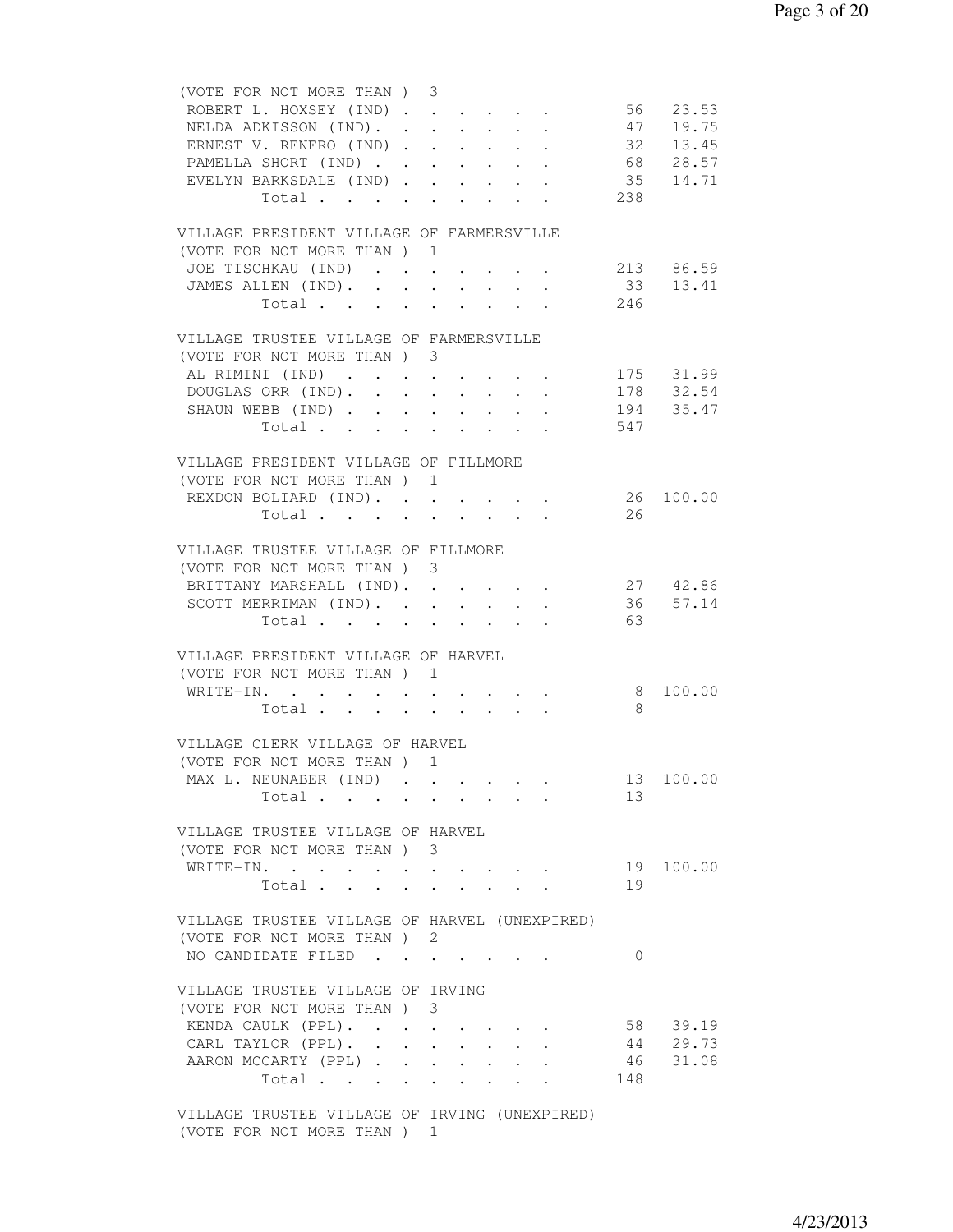| SCOTT SNOW (PPL) 60 100.00                                          |                                                 |                                                 |                      |            |            |
|---------------------------------------------------------------------|-------------------------------------------------|-------------------------------------------------|----------------------|------------|------------|
| Total                                                               |                                                 |                                                 |                      | 60         |            |
| VILLAGE PRESIDENT VILLAGE OF OHLMAN                                 |                                                 |                                                 |                      |            |            |
| (VOTE FOR NOT MORE THAN) 1                                          |                                                 |                                                 |                      |            |            |
| DENNIS AUMANN (IND)                                                 |                                                 |                                                 |                      |            | 20 51.28   |
| JEFF KAMER (IND)<br>$\sim$                                          | $\ddot{\phantom{a}}$<br>$\ddot{\phantom{0}}$    | $\sim$<br>$\sim$                                | $\ddot{\phantom{a}}$ |            | 19 48.72   |
| Total                                                               | $\sim$                                          | $\cdot$ $\cdot$ $\cdot$<br>$\ddot{\phantom{0}}$ |                      | 39         |            |
|                                                                     |                                                 |                                                 |                      |            |            |
| VILLAGE CLERK VILLAGE OF OHLMAN                                     |                                                 |                                                 |                      |            |            |
| (VOTE FOR NOT MORE THAN) 1                                          |                                                 |                                                 |                      |            | 33 100.00  |
| MYRA MATHIAS (IND)                                                  |                                                 |                                                 |                      | 33         |            |
| Total                                                               |                                                 |                                                 |                      |            |            |
| VILLAGE TRUSTEE VILLAGE OF OHLMAN                                   |                                                 |                                                 |                      |            |            |
| (VOTE FOR NOT MORE THAN) 3                                          |                                                 |                                                 |                      |            |            |
| RONDA WAREHAM (IND)                                                 |                                                 |                                                 |                      |            | 25 25.25   |
| BRIAN NOLLMAN (IND)                                                 |                                                 |                                                 |                      |            | 29 29.29   |
| RONALD BROWN (IND)                                                  |                                                 |                                                 |                      |            | 22 22.22   |
| MARK RAKERS (IND).                                                  |                                                 |                                                 |                      |            | 23 23.23   |
| Total                                                               |                                                 |                                                 |                      | 99         |            |
| VILLAGE TRUSTEE VILLAGE OF OHLMAN (UNEXPIRED)                       |                                                 |                                                 |                      |            |            |
| (VOTE FOR NOT MORE THAN) 1                                          |                                                 |                                                 |                      |            |            |
| RAY KAMER (IND)                                                     |                                                 | $\cdot$ $\cdot$ $\cdot$ $\cdot$ $\cdot$         |                      |            | 35 100.00  |
| Total.                                                              |                                                 |                                                 |                      | 35         |            |
|                                                                     |                                                 |                                                 |                      |            |            |
| VILLAGE PRESIDENT VILLAGE OF PANAMA                                 |                                                 |                                                 |                      |            |            |
| (VOTE FOR NOT MORE THAN ) 1                                         |                                                 |                                                 |                      |            |            |
| JOSEPH MCCARIO (IND).                                               |                                                 |                                                 |                      |            | 30 100.00  |
| Total                                                               |                                                 |                                                 |                      | 30         |            |
|                                                                     |                                                 |                                                 |                      |            |            |
| VILLAGE CLERK VILLAGE OF PANAMA                                     |                                                 |                                                 |                      |            |            |
| (VOTE FOR NOT MORE THAN) 1<br>NO CANDIDATE FILED                    |                                                 |                                                 |                      | $\bigcirc$ |            |
|                                                                     |                                                 |                                                 |                      |            |            |
| VILLAGE TRUSTEE VILLAGE OF PANAMA                                   |                                                 |                                                 |                      |            |            |
| (VOTE FOR NOT MORE THAN) 3                                          |                                                 |                                                 |                      |            |            |
| MIKE KNEBEL (IND).                                                  |                                                 |                                                 |                      |            | 26 36.62   |
| ALVIN ASH (IND)                                                     |                                                 |                                                 |                      |            | 23 32.39   |
| MARVIN MILLER (IND)                                                 | $\cdot$ $\cdot$ $\cdot$ $\cdot$ $\cdot$ $\cdot$ |                                                 |                      | 22         | 30.99      |
| Total                                                               | $\sim$ $-$                                      | <b>All Contracts</b>                            |                      | 71         |            |
|                                                                     |                                                 |                                                 |                      |            |            |
| VILLAGE PRESIDENT VILLAGE OF RAYMOND<br>(VOTE FOR NOT MORE THAN) 1  |                                                 |                                                 |                      |            |            |
| DENNIS HELD (IND).                                                  |                                                 |                                                 |                      |            | 118 100.00 |
| Total                                                               |                                                 |                                                 |                      | 118        |            |
|                                                                     |                                                 |                                                 |                      |            |            |
| VILLAGE CLERK VILLAGE OF RAYMOND                                    |                                                 |                                                 |                      |            |            |
| (VOTE FOR NOT MORE THAN ) 1                                         |                                                 |                                                 |                      |            |            |
| YVONNE (VONNIE) MARTIN (IND)                                        |                                                 |                                                 |                      |            | 139 100.00 |
| Total                                                               |                                                 | $\sim$                                          |                      | 139        |            |
|                                                                     |                                                 |                                                 |                      |            |            |
| VILLAGE TREASURER VILLAGE OF RAYMOND<br>(VOTE FOR NOT MORE THAN ) 1 |                                                 |                                                 |                      |            |            |
| SALLY A. BROADDUS (IND).                                            |                                                 |                                                 |                      |            | 148 100.00 |
| Total                                                               |                                                 |                                                 |                      | 148        |            |
|                                                                     |                                                 |                                                 |                      |            |            |
| VILLAGE TRUSTEE VILLAGE OF RAYMOND                                  |                                                 |                                                 |                      |            |            |
| (VOTE FOR NOT MORE THAN ) 3                                         |                                                 |                                                 |                      |            |            |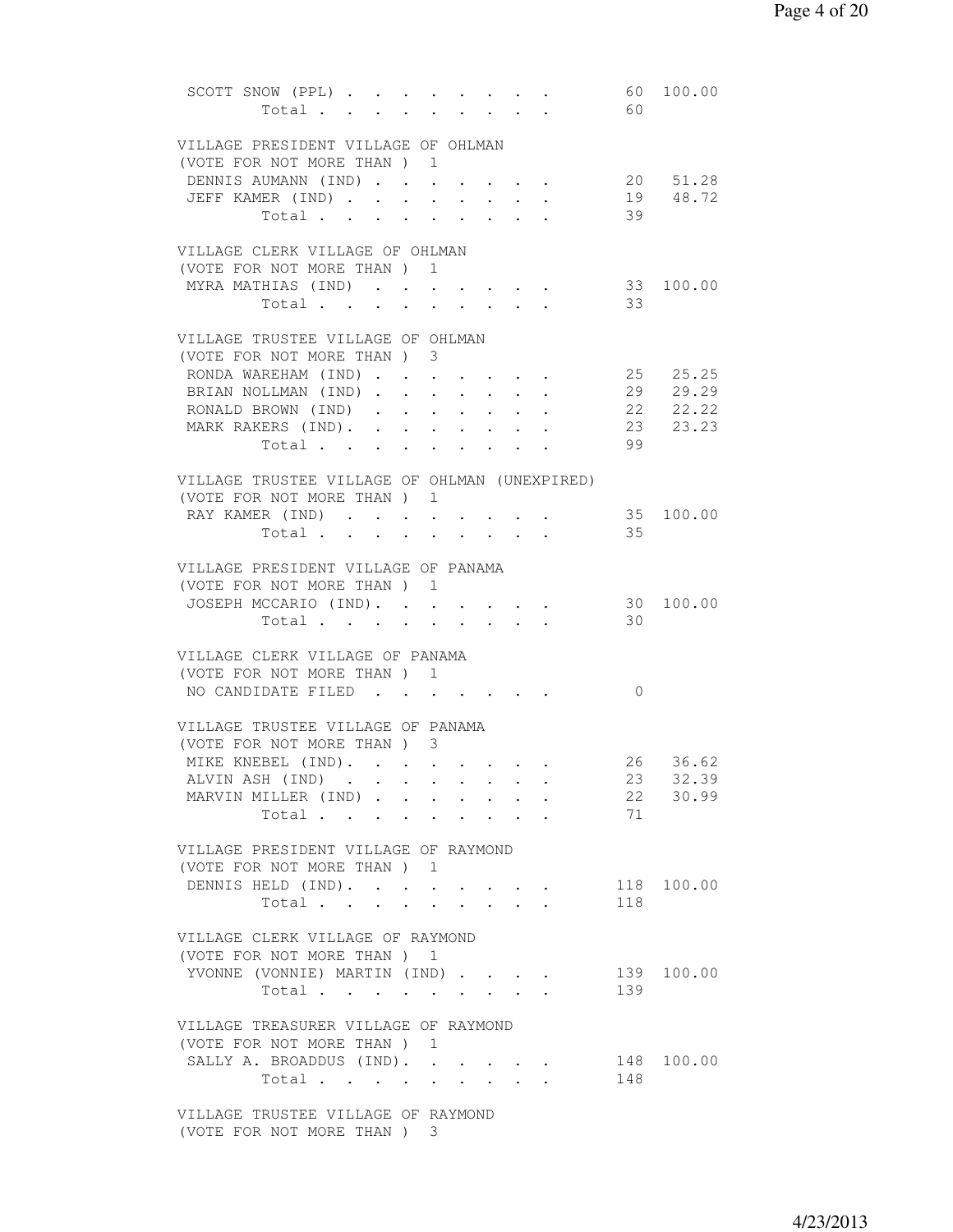| ROBERT K. PENNOCK (IND).<br>GREG BERNHARDT (IND).<br>$\mathbf{L}$ and $\mathbf{L}$<br>$\cdot$ $\cdot$<br>$\cdot$ $\cdot$ 91 23.51<br>BRUCE POGGENPOHL (IND)<br>ARWIN VOSS (IND) 66 17.05<br>Total 387                                                                                                                                                                                                                                                                                                                                                                             |     | 120 31.01<br>110 28.42                                             |
|-----------------------------------------------------------------------------------------------------------------------------------------------------------------------------------------------------------------------------------------------------------------------------------------------------------------------------------------------------------------------------------------------------------------------------------------------------------------------------------------------------------------------------------------------------------------------------------|-----|--------------------------------------------------------------------|
| VILLAGE PRESIDENT VILLAGE OF SCHRAM CITY<br>(VOTE FOR NOT MORE THAN) 1<br>W. ALBERT OBERLE (IND)<br>BERNARD L. GROVES (IND). .<br>$\mathbf{L}$ and $\mathbf{L}$<br>$\ddot{\phantom{0}}$<br>Total<br>$\ddot{\phantom{a}}$<br>VILLAGE CLERK VILLAGE OF SCHRAM CITY                                                                                                                                                                                                                                                                                                                  | 143 | 97 67.83<br>46 32.17                                               |
| (VOTE FOR NOT MORE THAN) 1<br>JANET K. STEWART (IND) 115 100.00<br>Total 115                                                                                                                                                                                                                                                                                                                                                                                                                                                                                                      |     |                                                                    |
| VILLAGE TRUSTEE VILLAGE OF SCHRAM CITY<br>(VOTE FOR NOT MORE THAN) 3<br>KELVIN L. STEWART (IND). 90 32.03<br>JERRY E. WOODS (IND).<br>SAMUEL J. WHITLOW (IND). 109 38.79<br>Total 281                                                                                                                                                                                                                                                                                                                                                                                             |     | 82 29.18                                                           |
| VILLAGE PRESIDENT VILLAGE OF TAYLOR SPRINGS<br>(VOTE FOR NOT MORE THAN) 1<br>KYLE BANCHI (IND).<br>$\bullet$ .<br><br><br><br><br><br><br><br><br><br><br><br><br><br>$\cdot$ $\cdot$<br>DENNIS L. JAGODZINSKI (IND)<br>$\mathbf{L} = \mathbf{L}$<br>Total.                                                                                                                                                                                                                                                                                                                       | 172 | 46 26.74<br>126 73.26                                              |
| VILLAGE TRUSTEE VILLAGE OF TAYLOR SPRINGS<br>(VOTE FOR NOT MORE THAN) 3<br>KEVIN JAGODZINSKI (IND).<br>ELWIN L. SAATHOFF (IND). .<br>$\mathbf{a} = \mathbf{a} + \mathbf{a} + \mathbf{a} + \mathbf{a} + \mathbf{a}$<br>RANDY RICHARDSON (IND).<br>$\ddot{\phantom{0}}$<br>$\mathbf{A}^{\text{max}}$ , and $\mathbf{A}^{\text{max}}$<br>JAMES L. HOLLIDAY (IND). .<br>$\mathbf{L}^{\text{max}}$<br>$\sim$<br>$\ddot{\phantom{0}}$<br>DUSTIN JONES (IND)<br>$\ddot{\phantom{0}}$<br>$\sim$<br>$\ddot{\phantom{a}}$<br>KEVIN PRICKETT (IND).<br>PATTY RUFUS (IND). 106 21.68<br>Total | 489 | 35 7.16<br>82 16.77<br>66 13.50<br>85 17.38<br>39 7.98<br>76 15.54 |
| VILLAGE PRESIDENT VILLAGE OF WAGGONER<br>(VOTE FOR NOT MORE THAN) 1<br>RONALD SEATON (IND)<br>Total<br>$\sim$<br>$\ddot{\phantom{0}}$<br>$\ddot{\phantom{0}}$                                                                                                                                                                                                                                                                                                                                                                                                                     | 2.2 | 22 100.00                                                          |
| VILLAGE TRUSTEE VILLAGE OF WAGGONER<br>(VOTE FOR NOT MORE THAN) 3<br>RONALD ELIASON (IND).<br>BILLIE ROBINETTE (IND)<br>ANGELA C. DYER (IND).<br>Total                                                                                                                                                                                                                                                                                                                                                                                                                            | 66  | 26 39.39<br>25 37.88<br>15 22.73                                   |
| VILLAGE PRESIDENT VILLAGE OF WALSHVILLE<br>(VOTE FOR NOT MORE THAN) 1<br>WILLIAM SYKES (IND)<br>Total<br>$\cdot$ $\cdot$ $\cdot$ $\cdot$ $\cdot$<br>VILLAGE CLERK VILLAGE OF WALSHVILLE                                                                                                                                                                                                                                                                                                                                                                                           | 6   | 6 100.00                                                           |

(VOTE FOR NOT MORE THAN ) 1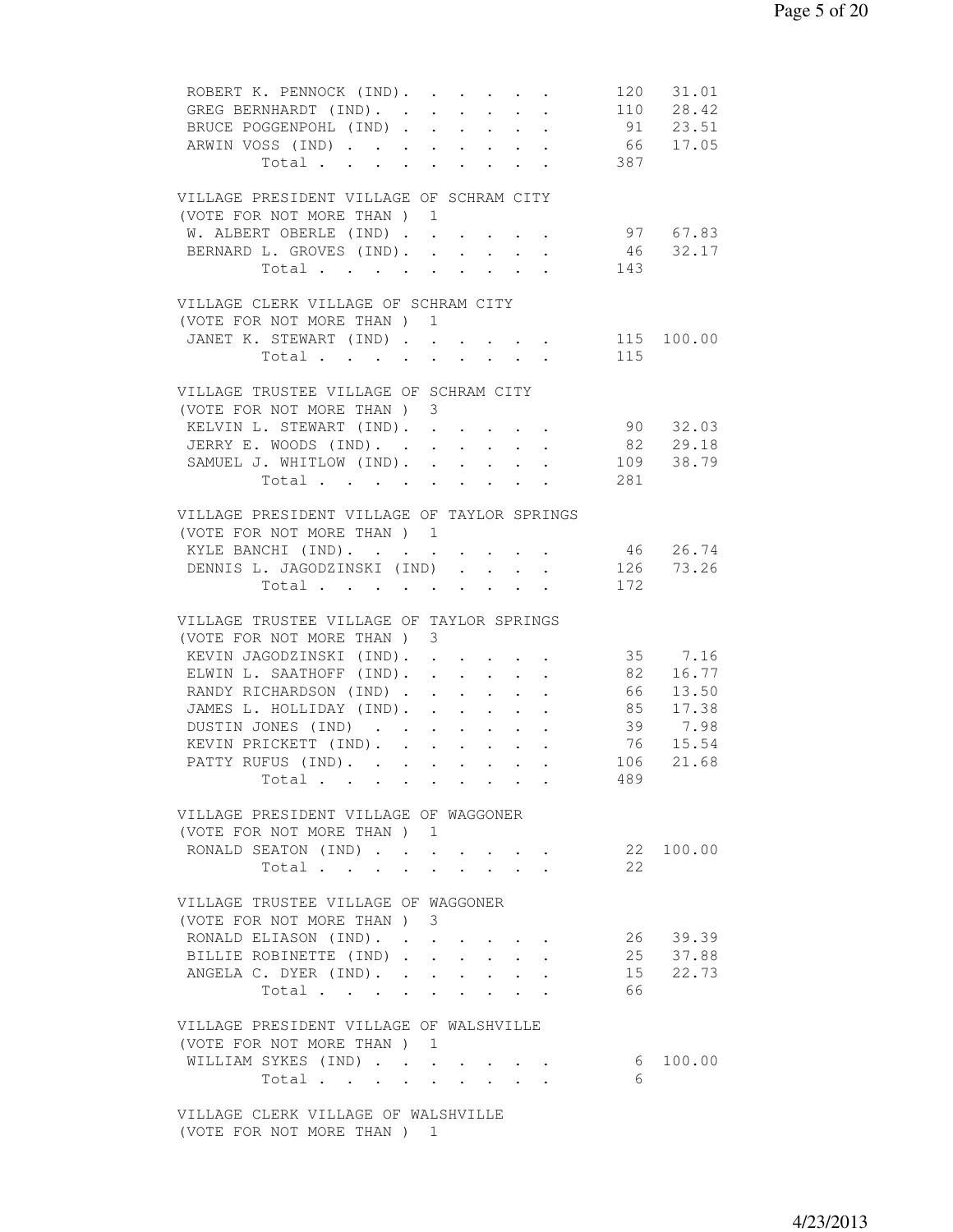| LYNDA MOORE (IND). 7 100.00<br>Total                                |                      |                 |        |                                                             |                                                                              | 7              |            |
|---------------------------------------------------------------------|----------------------|-----------------|--------|-------------------------------------------------------------|------------------------------------------------------------------------------|----------------|------------|
| VILLAGE TRUSTEE VILLAGE OF WALSHVILLE<br>(VOTE FOR NOT MORE THAN) 3 |                      |                 |        |                                                             |                                                                              |                |            |
| SHELLY HEMKEN (IND)                                                 |                      |                 |        |                                                             |                                                                              |                | 8 53.33    |
| ASHLEY HEMKEN (IND)                                                 |                      |                 |        |                                                             |                                                                              |                | 7 46.67    |
| Total                                                               | $\ddot{\phantom{0}}$ |                 |        |                                                             |                                                                              | 15             |            |
| VILLAGE PRESIDENT VILLAGE OF WENONAH                                |                      |                 |        |                                                             |                                                                              |                |            |
| (VOTE FOR NOT MORE THAN ) 1                                         |                      |                 |        |                                                             |                                                                              |                |            |
| NO CANDIDATE FILED                                                  |                      |                 |        |                                                             |                                                                              | $\Omega$       |            |
|                                                                     |                      |                 |        |                                                             |                                                                              |                |            |
| VILLAGE TRUSTEE VILLAGE OF WENONAH                                  |                      |                 |        |                                                             |                                                                              |                |            |
| (VOTE FOR NOT MORE THAN ) 3                                         |                      |                 |        |                                                             |                                                                              |                |            |
| TAMMY KING (IND)                                                    |                      | $\sim$          |        | $\cdot$ $\cdot$ $\cdot$                                     | $\mathbf{r} = \mathbf{r} \cdot \mathbf{r}$                                   |                | 4 100.00   |
| Total                                                               | $\sim$               |                 |        | $\sim$                                                      |                                                                              | $\overline{4}$ |            |
|                                                                     |                      |                 |        |                                                             |                                                                              |                |            |
| TOWNSHIP SUPERVISOR AUDUBON TOWNSHIP                                |                      |                 |        |                                                             |                                                                              |                |            |
| (VOTE FOR NOT MORE THAN) 1                                          |                      |                 |        |                                                             |                                                                              |                |            |
| HELEN M. ARCHIBALD (REP)                                            |                      |                 |        |                                                             |                                                                              |                | 86 100.00  |
| NO CANDIDATE FILED                                                  |                      |                 |        |                                                             |                                                                              | $\bigcirc$     |            |
| Total                                                               |                      |                 |        |                                                             |                                                                              | 86             |            |
|                                                                     |                      |                 |        |                                                             |                                                                              |                |            |
| TOWNSHIP CLERK AUDUBON TOWNSHIP                                     |                      |                 |        |                                                             |                                                                              |                |            |
| (VOTE FOR NOT MORE THAN) 1                                          |                      |                 |        |                                                             |                                                                              |                |            |
| DOROTHY ARCHIBALD (REP).                                            |                      |                 |        |                                                             |                                                                              | 66 68.75       |            |
| TRACY CRAIG (DEM). 30 31.25                                         |                      |                 |        |                                                             |                                                                              |                |            |
| Total                                                               |                      |                 |        |                                                             |                                                                              | 96             |            |
| HIGHWAY COMMISSIONER AUDUBON TOWNSHIP                               |                      |                 |        |                                                             |                                                                              |                |            |
| (VOTE FOR NOT MORE THAN) 1                                          |                      |                 |        |                                                             |                                                                              |                |            |
| GARY W. BARKER (REP).                                               |                      |                 |        |                                                             |                                                                              |                | 89 100.00  |
| NO CANDIDATE FILED.                                                 | $\ddot{\phantom{0}}$ |                 |        | $\bullet$ . The set of $\bullet$                            |                                                                              | $\overline{0}$ |            |
| Total                                                               | $\sim$               | $\sim 10^{-10}$ | $\sim$ |                                                             |                                                                              | 89             |            |
|                                                                     |                      |                 |        |                                                             |                                                                              |                |            |
| TOWNSHIP TRUSTEES AUDUBON TOWNSHIP                                  |                      |                 |        |                                                             |                                                                              |                |            |
| (VOTE FOR NOT MORE THAN) 4                                          |                      |                 |        |                                                             |                                                                              |                |            |
| LESTER HAMLIN (REP)                                                 |                      |                 |        |                                                             |                                                                              |                | 86 27.22   |
| CHARLES E. GRADEN (REP).                                            |                      |                 |        |                                                             |                                                                              | 76             | 24.05      |
| MARC D. PATKUS (DEM).                                               |                      |                 |        |                                                             |                                                                              | 51             | 16.14      |
| ROBERT E. BURRUS (DEM)                                              |                      |                 |        |                                                             |                                                                              | 73             | 23.10      |
| MARK CRAIG (DEM)                                                    |                      |                 |        | $\bullet$ .<br><br><br><br><br><br><br><br><br><br><br><br> |                                                                              | 30             | 9.49       |
| Total                                                               | $\sim$               |                 |        |                                                             |                                                                              | 316            |            |
|                                                                     |                      |                 |        |                                                             |                                                                              |                |            |
| TOWNSHIP SUPERVISOR BOIS D'ARC TOWNSHIP                             |                      |                 |        |                                                             |                                                                              |                |            |
| (VOTE FOR NOT MORE THAN ) 1                                         |                      |                 |        |                                                             |                                                                              |                |            |
| NO CANDIDATE FILED                                                  |                      |                 |        |                                                             |                                                                              | $\overline{0}$ |            |
| ANDREW AHERIN (DEM)                                                 |                      |                 |        | $\cdot$ $\cdot$ $\cdot$ $\cdot$ $\cdot$                     |                                                                              | 291            | 100.00     |
| Total                                                               |                      |                 |        |                                                             | $\cdot$ $\cdot$ $\cdot$ $\cdot$ $\cdot$ $\cdot$                              | 291            |            |
| TOWNSHIP CLERK BOIS D'ARC TOWNSHIP                                  |                      |                 |        |                                                             |                                                                              |                |            |
| (VOTE FOR NOT MORE THAN) 1                                          |                      |                 |        |                                                             |                                                                              |                |            |
| NO CANDIDATE FILED                                                  |                      |                 |        |                                                             |                                                                              | $\mathbf{0}$   |            |
| JANET STIEREN (DEM)                                                 |                      |                 |        |                                                             |                                                                              |                | 277 100.00 |
| Total                                                               |                      |                 |        |                                                             | $\mathbf{r} = \mathbf{r} \cdot \mathbf{r}$ , where $\mathbf{r} = \mathbf{r}$ | 277            |            |
|                                                                     |                      |                 |        |                                                             |                                                                              |                |            |
| TOWNSHIP ASSESSOR BOIS D'ARC TOWNSHIP                               |                      |                 |        |                                                             |                                                                              |                |            |
| (VOTE FOR NOT MORE THAN) 1                                          |                      |                 |        |                                                             |                                                                              |                |            |
| NO CANDIDATE FILED                                                  |                      |                 |        |                                                             |                                                                              | 0              |            |
|                                                                     |                      |                 |        |                                                             |                                                                              |                |            |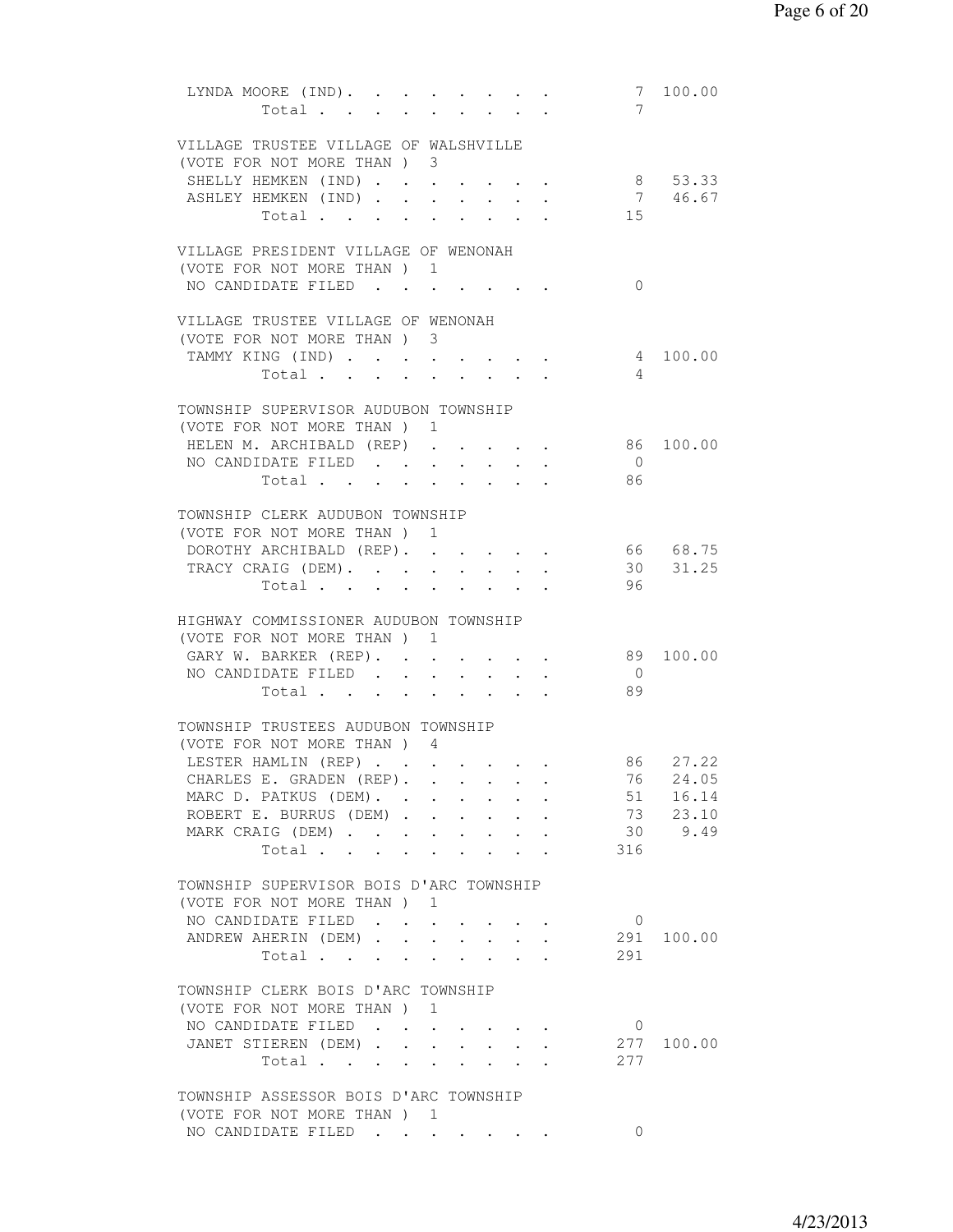|  | RITA M. DURSTON (DEM)<br>Total.            |                                                             |        |                                                                               |                                                           | 254            | 254 100.00 |
|--|--------------------------------------------|-------------------------------------------------------------|--------|-------------------------------------------------------------------------------|-----------------------------------------------------------|----------------|------------|
|  | HIGHWAY COMMISSIONER BOIS D'ARC TOWNSHIP   |                                                             |        |                                                                               |                                                           |                |            |
|  | (VOTE FOR NOT MORE THAN) 1                 |                                                             |        |                                                                               |                                                           |                |            |
|  | DAVID M. STIEREN (REP) 200 60.79           |                                                             |        |                                                                               |                                                           |                |            |
|  | PAUL CRAWFORD (DEM) 129 39.21              |                                                             |        |                                                                               |                                                           |                |            |
|  | Total 329                                  |                                                             |        |                                                                               |                                                           |                |            |
|  | TOWNSHIP TRUSTEES BOIS D'ARC TOWNSHIP      |                                                             |        |                                                                               |                                                           |                |            |
|  | (VOTE FOR NOT MORE THAN) 4                 |                                                             |        |                                                                               |                                                           |                |            |
|  | NO CANDIDATE FILED 0                       |                                                             |        |                                                                               |                                                           |                |            |
|  | JOHN WELSH (DEM) 215 22.49                 |                                                             |        |                                                                               |                                                           |                |            |
|  |                                            |                                                             |        |                                                                               |                                                           |                |            |
|  | SHAWN JORDAN (DEM) 225 23.54               |                                                             |        |                                                                               |                                                           |                |            |
|  | GARY A. LOTT (DEM) 173 18.10               |                                                             |        |                                                                               |                                                           |                |            |
|  | ELIZABETH BROWN (DEM)                      |                                                             |        |                                                                               |                                                           |                | 214 22.38  |
|  | THOMAS R. ELMORE (IND)                     |                                                             |        |                                                                               |                                                           |                | 129 13.49  |
|  | Total                                      |                                                             |        |                                                                               |                                                           | 956            |            |
|  | TOWNSHIP SUPERVISOR BUTLER GROVE TOWNSHIP  |                                                             |        |                                                                               |                                                           |                |            |
|  | (VOTE FOR NOT MORE THAN) 1                 |                                                             |        |                                                                               |                                                           |                |            |
|  | SCOTT W. NIEHAUS (DEM) 89                  |                                                             |        |                                                                               |                                                           |                | 100.00     |
|  | NO CANDIDATE FILED                         |                                                             |        |                                                                               |                                                           | $\overline{0}$ |            |
|  | Total 89                                   |                                                             |        |                                                                               |                                                           |                |            |
|  | TOWNSHIP CLERK BUTLER GROVE TOWNSHIP       |                                                             |        |                                                                               |                                                           |                |            |
|  | (VOTE FOR NOT MORE THAN) 1                 |                                                             |        |                                                                               |                                                           |                |            |
|  |                                            |                                                             |        |                                                                               |                                                           |                |            |
|  | NO CANDIDATE FILED                         |                                                             |        |                                                                               |                                                           | $\overline{0}$ |            |
|  | MARY C. FUCHS (REP)                        |                                                             |        |                                                                               |                                                           |                | 96 100.00  |
|  | Total.                                     |                                                             |        |                                                                               |                                                           | 96             |            |
|  | HIGHWAY COMMISSIONER BUTLER GROVE TOWNSHIP |                                                             |        |                                                                               |                                                           |                |            |
|  | (VOTE FOR NOT MORE THAN) 1                 |                                                             |        |                                                                               |                                                           |                |            |
|  | RICKEY LANE (DEM).                         |                                                             |        |                                                                               |                                                           |                | 92 100.00  |
|  | NO CANDIDATE FILED                         |                                                             |        |                                                                               |                                                           | $\overline{0}$ |            |
|  | Total                                      |                                                             |        |                                                                               |                                                           | 92             |            |
|  |                                            |                                                             |        |                                                                               |                                                           |                |            |
|  | TOWNSHIP TRUSTEES BUTLER GROVE TOWNSHIP    |                                                             |        |                                                                               |                                                           |                |            |
|  | (VOTE FOR NOT MORE THAN) 4                 |                                                             |        |                                                                               |                                                           |                |            |
|  | BRIAN W. LAURENT (DEM).                    |                                                             |        |                                                                               |                                                           | 59             | 17.99      |
|  | KENDRA LANE (DEM).                         |                                                             |        |                                                                               |                                                           | 64             | 19.51      |
|  | DANNY EICKHOFF (DEM).                      |                                                             |        | $\ddot{\phantom{0}}$                                                          |                                                           | 78             | 23.78      |
|  | ROBERT A. ADAMS (DEM)                      | $\cdot$ $\cdot$ $\cdot$ $\cdot$ $\cdot$ $\cdot$             |        |                                                                               |                                                           | 77             | 23.48      |
|  | SCOTT A. MERANO (REP)                      | $\ddot{\phantom{0}}$                                        |        | $\mathbf{r} = \mathbf{r} + \mathbf{r} + \mathbf{r} + \mathbf{r} + \mathbf{r}$ |                                                           | 50             | 15.24      |
|  | Total                                      | $\bullet$ .<br><br><br><br><br><br><br><br><br><br><br><br> |        | $\ddot{\phantom{0}}$                                                          | $\ddot{\phantom{0}}$                                      | 328            |            |
|  | TOWNSHIP SUPERVISOR EAST FORK TOWNSHIP     |                                                             |        |                                                                               |                                                           |                |            |
|  | (VOTE FOR NOT MORE THAN) 1                 |                                                             |        |                                                                               |                                                           |                |            |
|  | NO CANDIDATE FILED                         |                                                             |        |                                                                               |                                                           | $\overline{0}$ |            |
|  | PENNY L. HARBERT (DEM)                     |                                                             |        |                                                                               |                                                           | 216            | 100.00     |
|  |                                            |                                                             |        |                                                                               |                                                           | 216            |            |
|  | Total                                      |                                                             |        |                                                                               |                                                           |                |            |
|  | TOWNSHIP CLERK EAST FORK TOWNSHIP          |                                                             |        |                                                                               |                                                           |                |            |
|  | (VOTE FOR NOT MORE THAN ) 1                |                                                             |        |                                                                               |                                                           |                |            |
|  | NO CANDIDATE FILED.                        | $\ddot{\phantom{0}}$                                        |        |                                                                               |                                                           | $\overline{0}$ |            |
|  | MARY L. BONE (DEM)                         | $\ddot{\phantom{a}}$                                        | $\sim$ |                                                                               | $\mathbf{r}$ , $\mathbf{r}$ , $\mathbf{r}$ , $\mathbf{r}$ | 229            | 100.00     |
|  | Total                                      |                                                             | $\sim$ |                                                                               | $\cdot$ $\cdot$ $\cdot$                                   | 229            |            |
|  |                                            |                                                             |        |                                                                               |                                                           |                |            |
|  | HIGHWAY COMMISSIONER EAST FORK TOWNSHIP    |                                                             |        |                                                                               |                                                           |                |            |

(VOTE FOR NOT MORE THAN ) 1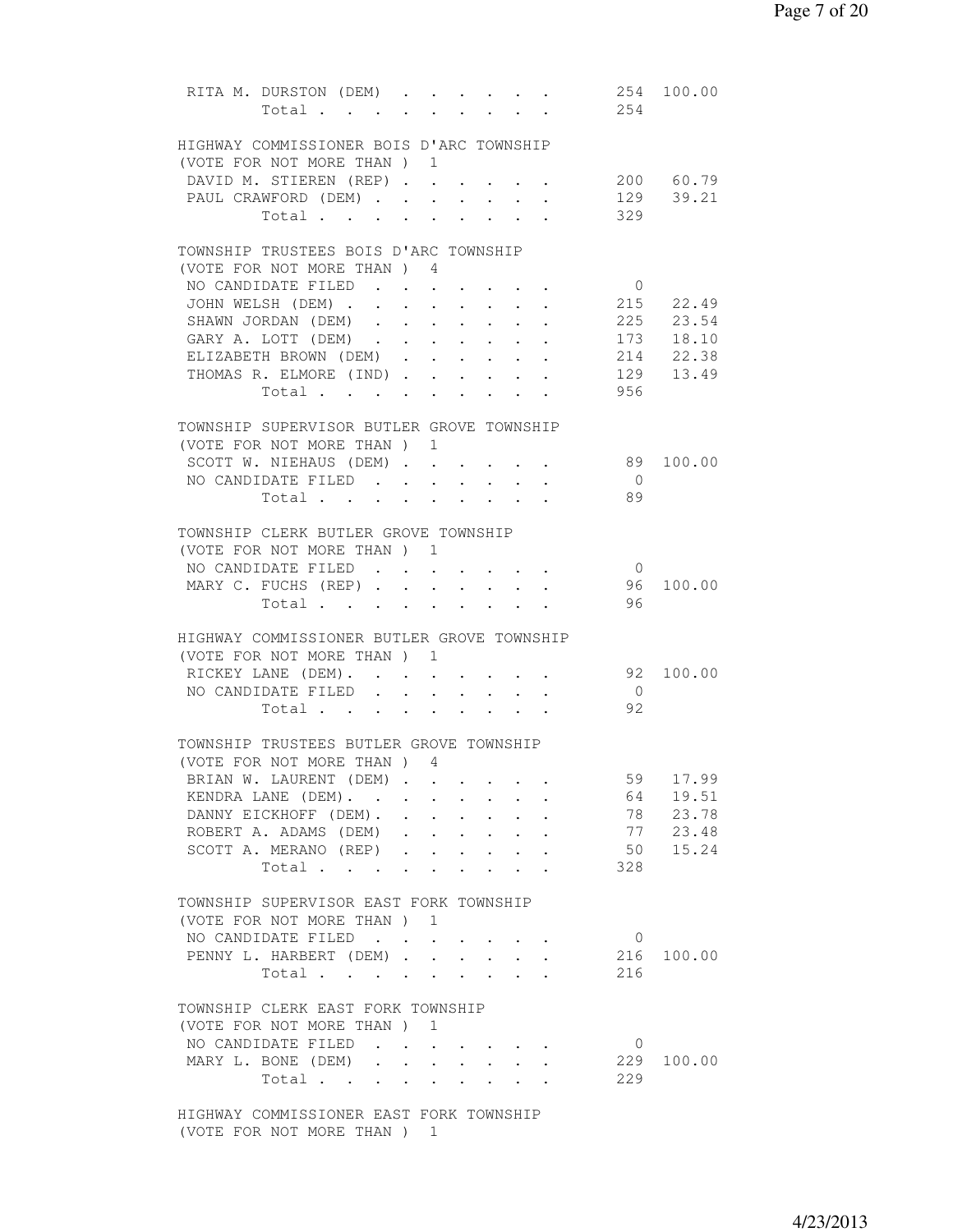| NO CANDIDATE FILED 0                                                                                                           |        |
|--------------------------------------------------------------------------------------------------------------------------------|--------|
| STEPHEN VOYLES (DEM). 218 100.00                                                                                               |        |
| 218<br>Total                                                                                                                   |        |
|                                                                                                                                |        |
| TOWNSHIP TRUSTEES EAST FORK TOWNSHIP                                                                                           |        |
| (VOTE FOR NOT MORE THAN) 4                                                                                                     |        |
|                                                                                                                                |        |
| DEAN FULLER (REP).<br>162 21.66                                                                                                |        |
| JOHN JAKE BLANKENSHIP (DEM)<br>146    19.52<br>152    20.32<br>161    21.52                                                    |        |
| JILL L. DURBIN (DEM).<br>$\mathcal{L}^{\text{max}}$                                                                            |        |
| DONALD L. HUBER (DEM)<br>$\sim$<br>$\sim$ $\sim$<br>$\sim$ $-$<br>$\ddot{\phantom{0}}$<br>$\mathbf{L} = \mathbf{L} \mathbf{L}$ |        |
| 127 16.98<br>DEBRA K. KENT (DEM)                                                                                               |        |
| 748<br>Total                                                                                                                   |        |
|                                                                                                                                |        |
| TOWNSHIP SUPERVISOR FILLMORE TOWNSHIP                                                                                          |        |
| (VOTE FOR NOT MORE THAN) 1                                                                                                     |        |
| 64 100.00<br>SCOT USHER (DEM)                                                                                                  |        |
| $\overline{0}$                                                                                                                 |        |
| NO CANDIDATE FILED                                                                                                             |        |
| Total<br>64                                                                                                                    |        |
|                                                                                                                                |        |
| TOWNSHIP CLERK FILLMORE TOWNSHIP                                                                                               |        |
| (VOTE FOR NOT MORE THAN) 1                                                                                                     |        |
| JEANNA LORTON (DEM) 64 100.00                                                                                                  |        |
| NO CANDIDATE FILED<br>$\overline{0}$                                                                                           |        |
| 64<br>Total $\cdot$                                                                                                            |        |
|                                                                                                                                |        |
| TOWNSHIP TRUSTEES FILLMORE TOWNSHIP                                                                                            |        |
|                                                                                                                                |        |
| (VOTE FOR NOT MORE THAN) 4                                                                                                     |        |
| KENNETH E. SMITH (DEM) 51 31.29                                                                                                |        |
| 46 28.22<br>CAROL CHRIST-MORAL (DEM)                                                                                           |        |
| DEBRA DAVIDSON (REP). 66 40.49                                                                                                 |        |
| Total 163                                                                                                                      |        |
|                                                                                                                                |        |
| TOWNSHIP SUPERVISOR GRISHAM TOWNSHIP                                                                                           |        |
| (VOTE FOR NOT MORE THAN ) 1                                                                                                    |        |
| PHYLLIS A. VOLKMAR (DEM)<br>103 100.00                                                                                         |        |
| 103<br>Total                                                                                                                   |        |
|                                                                                                                                |        |
|                                                                                                                                |        |
| TOWNSHIP CLERK GRISHAM TOWNSHIP                                                                                                |        |
| (VOTE FOR NOT MORE THAN) 1                                                                                                     |        |
| 108 100.00<br>CANDILUCK (DEM)                                                                                                  |        |
| 108<br>Total                                                                                                                   |        |
|                                                                                                                                |        |
| HIGHWAY COMMISSIONER GRISHAM TOWNSHIP                                                                                          |        |
| (VOTE FOR NOT MORE THAN) 1                                                                                                     |        |
| THOMAS M. CHAPPELEAR (DEM).<br>102                                                                                             | 100.00 |
| 102<br>Total<br>$\sim$<br>$\cdot$ $\cdot$                                                                                      |        |
|                                                                                                                                |        |
|                                                                                                                                |        |
| TOWNSHIP TRUSTEES GRISHAM TOWNSHIP                                                                                             |        |
| (VOTE FOR NOT MORE THAN ) 4                                                                                                    |        |
| JIM CARROLL (DEM).<br>92                                                                                                       | 26.36  |
| 87<br>MICHAEL LAUGHLIN (DEM)                                                                                                   | 24.93  |
| 88<br>ROWDY LUCK (DEM)                                                                                                         | 25.21  |
| 82<br>TRENT LAUGHLIN (DEM).                                                                                                    | 23.50  |
| 349<br>Total<br>$\ddot{\phantom{0}}$<br>$\ddot{\phantom{0}}$<br>$\ddot{\phantom{0}}$<br>$\ddot{\phantom{0}}$                   |        |
|                                                                                                                                |        |
| TOWNSHIP SUPERVISOR HARVEL TOWNSHIP                                                                                            |        |
| (VOTE FOR NOT MORE THAN) 1                                                                                                     |        |
| NO CANDIDATE FILED                                                                                                             |        |
| $\overline{0}$                                                                                                                 |        |
| DAVE LEONARD (DEM)<br>23                                                                                                       | 100.00 |
| 23<br>Total                                                                                                                    |        |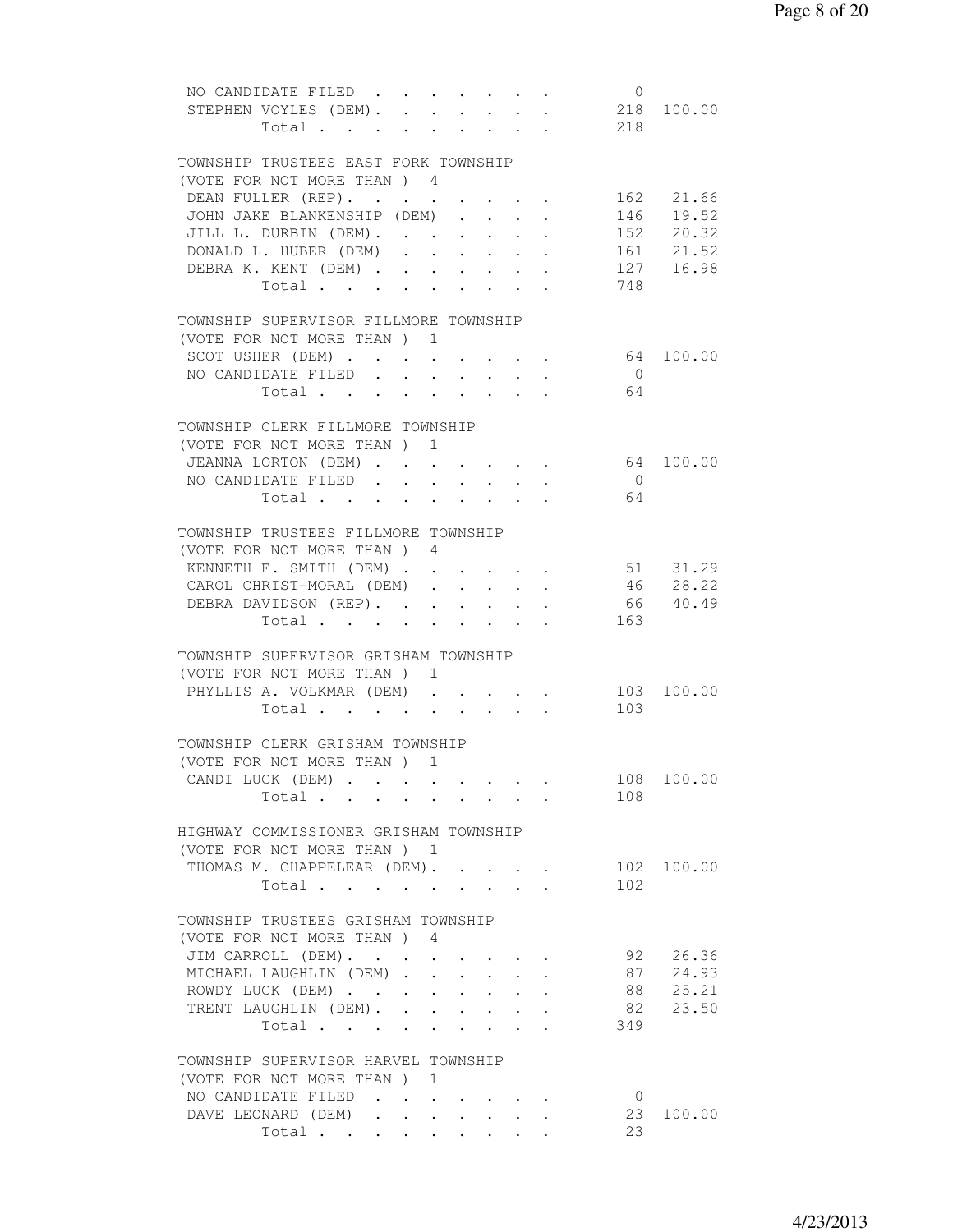| TOWNSHIP CLERK HARVEL TOWNSHIP                  |                      |                      |                 |                                         |            |              |                |            |
|-------------------------------------------------|----------------------|----------------------|-----------------|-----------------------------------------|------------|--------------|----------------|------------|
| (VOTE FOR NOT MORE THAN) 1                      |                      |                      |                 |                                         |            |              |                |            |
| NO CANDIDATE FILED                              |                      |                      |                 |                                         |            |              | $\overline{0}$ |            |
| SHARON A. FUNDERBURK (DEM). 23 100.00           |                      |                      |                 |                                         |            |              |                |            |
| Total 23                                        |                      |                      |                 |                                         |            |              |                |            |
|                                                 |                      |                      |                 |                                         |            |              |                |            |
| HIGHWAY COMMISSIONER HARVEL TOWNSHIP            |                      |                      |                 |                                         |            |              |                |            |
| (VOTE FOR NOT MORE THAN) 1                      |                      |                      |                 |                                         |            |              |                |            |
|                                                 |                      |                      |                 |                                         |            |              |                |            |
| NO CANDIDATE FILED                              |                      |                      |                 |                                         |            |              | $\overline{0}$ |            |
| ROBERT MATLI (DEM).                             | $\ddot{\phantom{0}}$ |                      |                 | $\sim$                                  |            |              |                | 24 100.00  |
| Total                                           |                      |                      |                 | $\cdot$ $\cdot$ $\cdot$ $\cdot$ $\cdot$ |            |              | 24             |            |
|                                                 |                      |                      |                 |                                         |            |              |                |            |
| TOWNSHIP TRUSTEES HARVEL TOWNSHIP               |                      |                      |                 |                                         |            |              |                |            |
| (VOTE FOR NOT MORE THAN) 4                      |                      |                      |                 |                                         |            |              |                |            |
| MARK J. MEISNER (REP)                           |                      |                      |                 |                                         |            |              |                | 28 27.72   |
| SHARON LYONS (DEM)                              |                      |                      |                 |                                         |            |              |                | 23 22.77   |
| MARY JANE KRAGER (DEM)                          |                      |                      |                 |                                         |            |              |                | 23 22.77   |
| TIMOTHY LEBECK (IND).                           |                      |                      | $\sim 10^{-10}$ |                                         |            |              |                | 27 26.73   |
| Total                                           |                      |                      |                 |                                         |            |              | 101            |            |
|                                                 |                      | $\sim$ 100 $\mu$     |                 | $\bullet$ . In the set of $\bullet$     |            |              |                |            |
|                                                 |                      |                      |                 |                                         |            |              |                |            |
| TOWNSHIP SUPERVISOR HILLSBORO TOWNSHIP          |                      |                      |                 |                                         |            |              |                |            |
| (VOTE FOR NOT MORE THAN ) 1                     |                      |                      |                 |                                         |            |              |                |            |
| DAVID LOUCKS (DEM) 373 100.00                   |                      |                      |                 |                                         |            |              |                |            |
| Total 373                                       |                      |                      |                 |                                         |            |              |                |            |
|                                                 |                      |                      |                 |                                         |            |              |                |            |
| TOWNSHIP CLERK HILLSBORO TOWNSHIP               |                      |                      |                 |                                         |            |              |                |            |
| (VOTE FOR NOT MORE THAN) 1                      |                      |                      |                 |                                         |            |              |                |            |
| DONALD HAMBY (DEM).                             |                      | $\sim$               |                 | $\cdot$ $\cdot$ $\cdot$ $\cdot$ $\cdot$ |            |              |                | 378 100.00 |
| Total                                           |                      |                      |                 |                                         |            |              | 378            |            |
|                                                 |                      |                      |                 |                                         |            |              |                |            |
| TOWNSHIP ASSESSOR HILLSBORO TOWNSHIP            |                      |                      |                 |                                         |            |              |                |            |
|                                                 |                      |                      |                 |                                         |            |              |                |            |
| (VOTE FOR NOT MORE THAN) 1                      |                      |                      |                 |                                         |            |              |                |            |
| ROBERT MILES HARRIS (DEM) 352 100.00            |                      |                      |                 |                                         |            |              |                |            |
| Total                                           |                      |                      |                 |                                         |            |              | 352            |            |
|                                                 |                      |                      |                 |                                         |            |              |                |            |
| HIGHWAY COMMISSIONER HILLSBORO TOWNSHIP         |                      |                      |                 |                                         |            |              |                |            |
| (VOTE FOR NOT MORE THAN) 1                      |                      |                      |                 |                                         |            |              |                |            |
| JUSTIN CHAPPELEAR (DEM). 365 100.00             |                      |                      |                 |                                         |            |              |                |            |
| Total $\cdot$                                   |                      |                      |                 |                                         |            |              | 365            |            |
|                                                 |                      |                      |                 |                                         |            |              |                |            |
| TOWNSHIP TRUSTEES HILLSBORO TOWNSHIP            |                      |                      |                 |                                         |            |              |                |            |
| (VOTE FOR NOT MORE THAN ) 4                     |                      |                      |                 |                                         |            |              |                |            |
|                                                 |                      |                      |                 |                                         |            |              |                |            |
| LENNY HOMA (DEM)                                |                      |                      |                 |                                         |            |              | 322            | 26.88      |
| BEN HEMKEN (DEM).                               | $\sim$               |                      |                 |                                         |            |              | 254            | 21.20      |
| MARK HUGHES (DEM).<br>$\mathbf{L}^{\text{max}}$ | $\ddot{\phantom{0}}$ | $\sim$ $\sim$        |                 |                                         |            |              | 314            | 26.21      |
| JIM MOORE (DEM) .<br>$\ddot{\phantom{0}}$       | $\ddot{\phantom{0}}$ | $\sim$ $\sim$        | $\sim$          | $\sim$                                  |            |              | 308            | 25.71      |
| Total                                           | $\sim$               | $\ddot{\phantom{0}}$ | $\cdot$         | $\sim$                                  | $\sim 100$ | $\mathbf{L}$ | 1,198          |            |
|                                                 |                      |                      |                 |                                         |            |              |                |            |
| TOWNSHIP SUPERVISOR IRVING TOWNSHIP             |                      |                      |                 |                                         |            |              |                |            |
| (VOTE FOR NOT MORE THAN ) 1                     |                      |                      |                 |                                         |            |              |                |            |
| RANDEL SINGLER (DEM).                           |                      |                      |                 |                                         |            |              |                | 142 100.00 |
| Total                                           |                      |                      |                 |                                         |            |              | 142            |            |
|                                                 |                      |                      |                 |                                         |            |              |                |            |
|                                                 |                      |                      |                 |                                         |            |              |                |            |
| TOWNSHIP CLERK IRVING TOWNSHIP                  |                      |                      |                 |                                         |            |              |                |            |
| (VOTE FOR NOT MORE THAN) 1                      |                      |                      |                 |                                         |            |              |                |            |
| JON R. KLINGENBERG (DEM)                        |                      |                      |                 |                                         |            |              |                | 36 24.66   |
| DENISE WISE (IND).                              |                      |                      |                 |                                         |            |              |                | 110 75.34  |
| Total                                           |                      |                      |                 |                                         |            |              | 146            |            |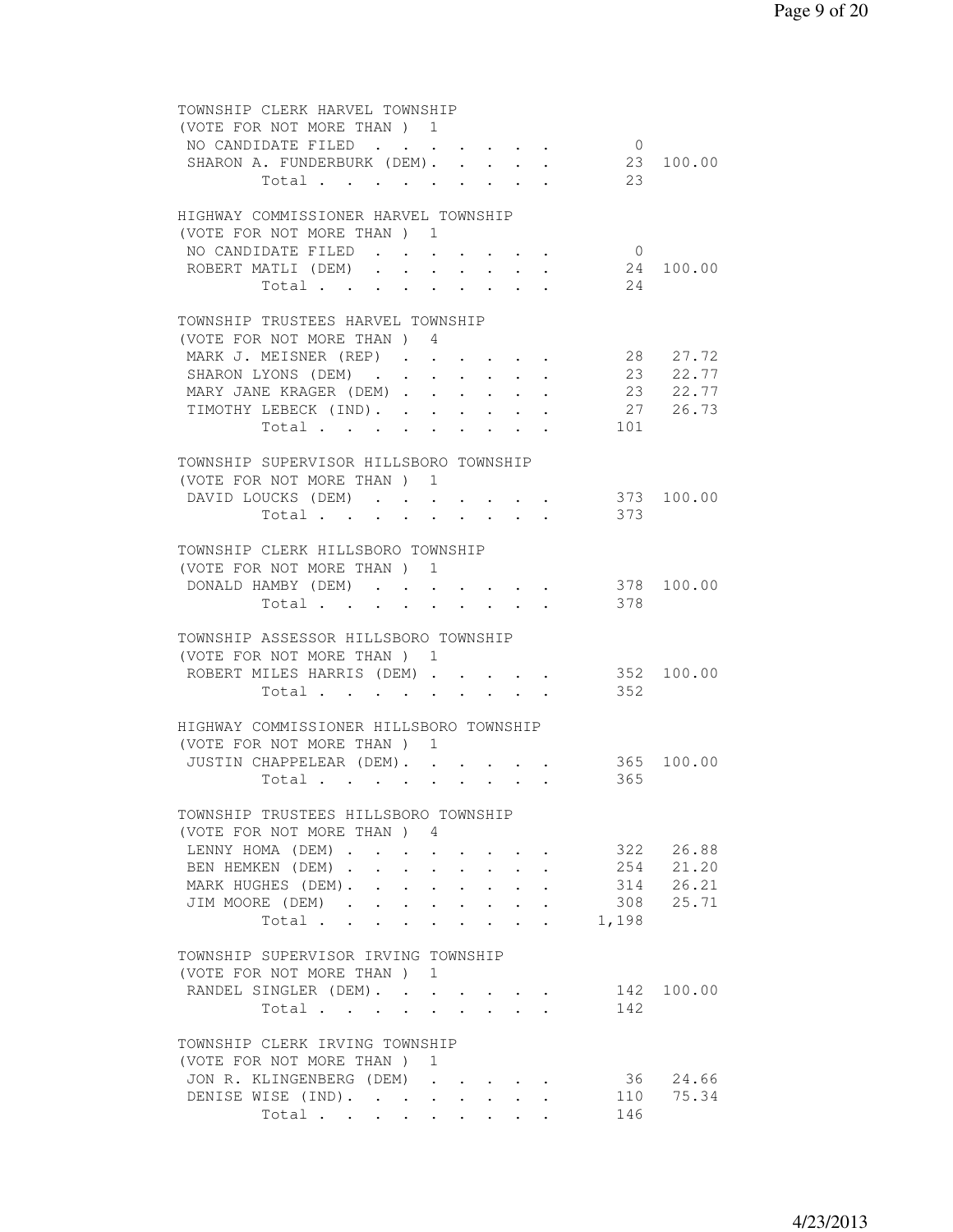| HIGHWAY COMMISSIONER IRVING TOWNSHIP                                                       |
|--------------------------------------------------------------------------------------------|
| (VOTE FOR NOT MORE THAN) 1                                                                 |
| ROBERT G. BELL (DEM). 101 63.13                                                            |
| 56 35.00<br>GEORGE PHIL TOLLIVER (IND).                                                    |
| 3 1.88<br>WRITE-IN.                                                                        |
| Total 160                                                                                  |
|                                                                                            |
| TOWNSHIP TRUSTEES IRVING TOWNSHIP                                                          |
| (VOTE FOR NOT MORE THAN) 4                                                                 |
| 125 24.95<br>DON WHITE (DEM)                                                               |
| 125 24.95<br>DEON YOUNG (DEM)                                                              |
| LARRY REINCKE (DEM)<br>132 26.35                                                           |
| PHILLIP SPEISER (DEM)<br>119 23.75                                                         |
|                                                                                            |
| 501<br>Total $\cdot$                                                                       |
|                                                                                            |
| TOWNSHIP SUPERVISOR NOKOMIS TOWNSHIP                                                       |
| (VOTE FOR NOT MORE THAN) 1                                                                 |
| DENNIS K. MATTHEWS (DEM)<br>260 100.00                                                     |
| 260<br>Total                                                                               |
|                                                                                            |
| TOWNSHIP CLERK NOKOMIS TOWNSHIP                                                            |
| (VOTE FOR NOT MORE THAN ) 1                                                                |
| BRENDA J. MATTHEWS (DEM) 255 100.00                                                        |
| Total 255                                                                                  |
|                                                                                            |
| HIGHWAY COMMISSIONER NOKOMIS TOWNSHIP                                                      |
| (VOTE FOR NOT MORE THAN) 1                                                                 |
| 271 100.00<br>PHILIP L. BAILEY (DEM)                                                       |
| Total<br>271                                                                               |
|                                                                                            |
| TOWNSHIP TRUSTEES NOKOMIS TOWNSHIP                                                         |
| (VOTE FOR NOT MORE THAN) 4                                                                 |
| PATSY EPLEY (DEM). 219 24.41                                                               |
| MARY JO FUNK (DEM)                                                                         |
| 218 24.30<br>CLARENCE "TONY" VANDENBERGH (DEM)                                             |
| 216 24.08<br>244 27.20<br>ROGER BATTLES (IND)                                              |
| 897                                                                                        |
| Total                                                                                      |
|                                                                                            |
| TOWNSHIP SUPERVISOR NORTH LITCHFIELD TOWNSHIP                                              |
| (VOTE FOR NOT MORE THAN) 1                                                                 |
| CHRIS JOHNSON (REP)<br>951 100.00                                                          |
| 951<br>Total                                                                               |
|                                                                                            |
| TOWNSHIP CLERK NORTH LITCHFIELD TOWNSHIP                                                   |
| (VOTE FOR NOT MORE THAN) 1                                                                 |
| 965 100.00<br>MARY WERRIES (REP)                                                           |
| 965<br>Total<br>$\mathbf{1}$ $\mathbf{1}$ $\mathbf{1}$ $\mathbf{1}$ $\mathbf{1}$<br>$\sim$ |
|                                                                                            |
| TOWNSHIP ASSESSOR NORTH LITCHFIELD TOWNSHIP                                                |
| (VOTE FOR NOT MORE THAN) 1                                                                 |
| 937 100.00<br>LEON GREEN (REP)                                                             |
| 937<br>Total $\cdots$ $\cdots$ $\cdots$                                                    |
|                                                                                            |
| HIGHWAY COMMISSIONER NORTH LITCHFIELD TOWNSHIP                                             |
| (VOTE FOR NOT MORE THAN) 1                                                                 |
| DANIEL PETERS (REP)<br>1,020 100.00                                                        |
| Total $\cdots$<br>1,020                                                                    |
|                                                                                            |
| TOWNSHIP TRUSTEES NORTH LITCHFIELD TOWNSHIP                                                |
|                                                                                            |
| (VOTE FOR NOT MORE THAN) 4                                                                 |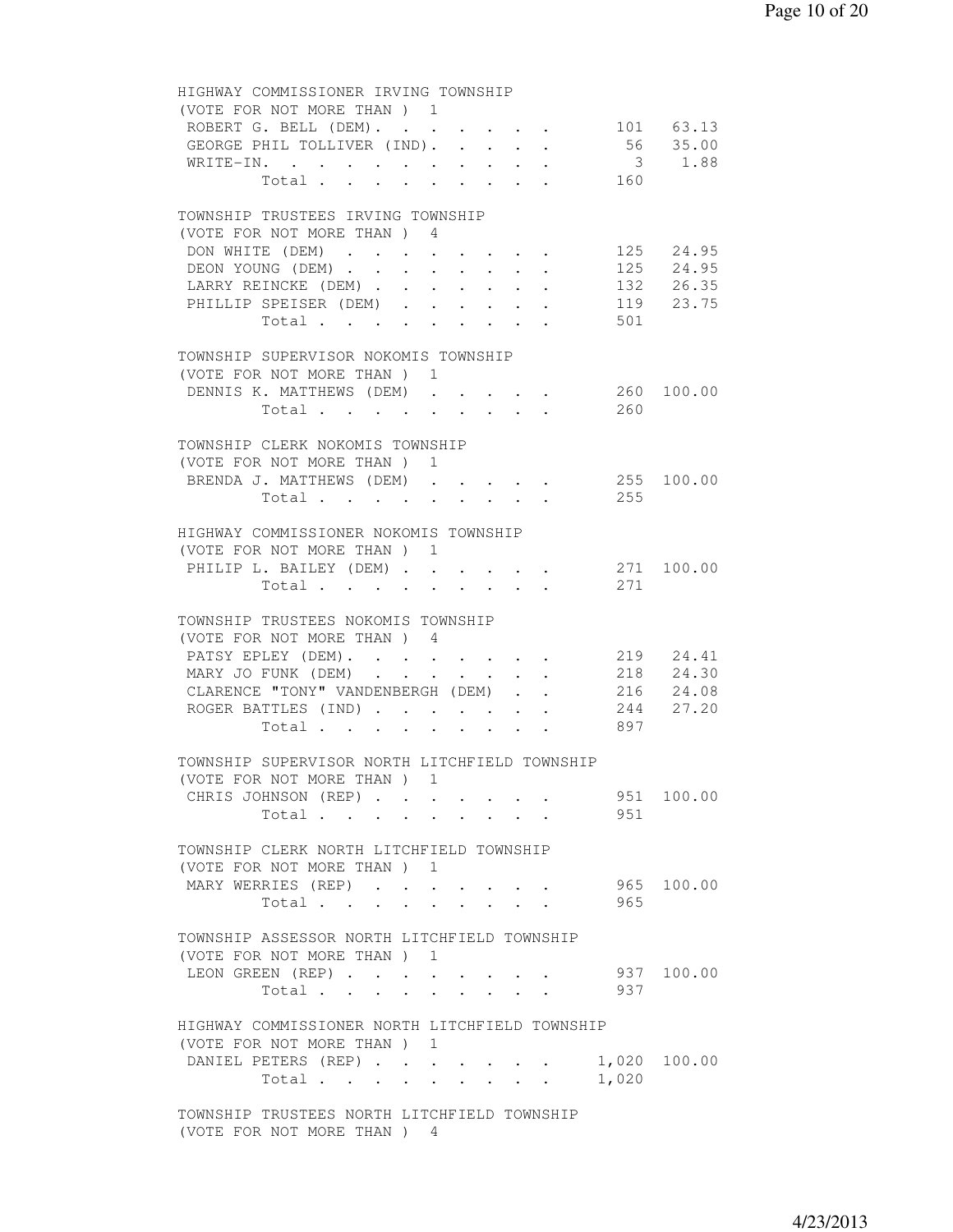| MARY BETH TAYLOR (REP) 796 23.61<br>LARRY PEZOLD (REP) 946 28.05<br>JEFF THORNTON (REP) 814 24.14<br>DAVID HELGEN (REP) 816 24.20<br>Total 3,372 |                      |  |                                                 |                                                                                                                                                                                                                                    |                |                    |
|--------------------------------------------------------------------------------------------------------------------------------------------------|----------------------|--|-------------------------------------------------|------------------------------------------------------------------------------------------------------------------------------------------------------------------------------------------------------------------------------------|----------------|--------------------|
| TOWNSHIP SUPERVISOR PITMAN TOWNSHIP                                                                                                              |                      |  |                                                 |                                                                                                                                                                                                                                    |                |                    |
| (VOTE FOR NOT MORE THAN ) 1<br>MARLA J. HITCHINGS (DEM) 51 100.00                                                                                |                      |  |                                                 |                                                                                                                                                                                                                                    |                |                    |
| NO CANDIDATE FILED                                                                                                                               |                      |  |                                                 |                                                                                                                                                                                                                                    | $\overline{0}$ |                    |
| Total 51                                                                                                                                         |                      |  |                                                 |                                                                                                                                                                                                                                    |                |                    |
| TOWNSHIP CLERK PITMAN TOWNSHIP<br>(VOTE FOR NOT MORE THAN ) 1                                                                                    |                      |  |                                                 |                                                                                                                                                                                                                                    |                |                    |
| LEANNE N. FARRAR (DEM)                                                                                                                           |                      |  |                                                 |                                                                                                                                                                                                                                    |                | 47 100.00          |
| NO CANDIDATE FILED                                                                                                                               | $\ddot{\phantom{0}}$ |  | $\cdot$ $\cdot$ $\cdot$ $\cdot$ $\cdot$ $\cdot$ |                                                                                                                                                                                                                                    | $\overline{0}$ |                    |
| Total                                                                                                                                            |                      |  |                                                 |                                                                                                                                                                                                                                    | 47             |                    |
| HIGHWAY COMMISSIONER PITMAN TOWNSHIP<br>(VOTE FOR NOT MORE THAN) 1                                                                               |                      |  |                                                 |                                                                                                                                                                                                                                    |                |                    |
| PAUL A. "TONY" KRAGER (DEM) 59 100.00                                                                                                            |                      |  |                                                 |                                                                                                                                                                                                                                    |                |                    |
| NO CANDIDATE FILED                                                                                                                               |                      |  |                                                 |                                                                                                                                                                                                                                    | $\overline{0}$ |                    |
| Total $\cdot$                                                                                                                                    |                      |  |                                                 |                                                                                                                                                                                                                                    | 59             |                    |
| TOWNSHIP TRUSTEES PITMAN TOWNSHIP<br>(VOTE FOR NOT MORE THAN) 4                                                                                  |                      |  |                                                 |                                                                                                                                                                                                                                    |                |                    |
| CHAD MILLBURG (DEM) 50 25.13                                                                                                                     |                      |  |                                                 |                                                                                                                                                                                                                                    |                |                    |
| GLENN ROVEY (REP). 55 27.64                                                                                                                      |                      |  |                                                 |                                                                                                                                                                                                                                    |                |                    |
| KEN J. GERLACH (REP). 45 22.61                                                                                                                   |                      |  |                                                 |                                                                                                                                                                                                                                    |                |                    |
| CHARLES T. MATTHEWS (REP) 49 24.62                                                                                                               |                      |  |                                                 |                                                                                                                                                                                                                                    |                |                    |
| Total 199                                                                                                                                        |                      |  |                                                 |                                                                                                                                                                                                                                    |                |                    |
| TOWNSHIP SUPERVISOR RAYMOND TOWNSHIP                                                                                                             |                      |  |                                                 |                                                                                                                                                                                                                                    |                |                    |
| (VOTE FOR NOT MORE THAN) 1                                                                                                                       |                      |  |                                                 |                                                                                                                                                                                                                                    |                |                    |
| JERRY WAGAHOFF (DEM). 164 100.00                                                                                                                 |                      |  |                                                 |                                                                                                                                                                                                                                    |                |                    |
| Total                                                                                                                                            |                      |  |                                                 |                                                                                                                                                                                                                                    | 164            |                    |
| TOWNSHIP CLERK RAYMOND TOWNSHIP<br>(VOTE FOR NOT MORE THAN) 1                                                                                    |                      |  |                                                 |                                                                                                                                                                                                                                    |                |                    |
| V. JUNE HEFLEY (DEM). .                                                                                                                          |                      |  |                                                 |                                                                                                                                                                                                                                    |                | 147 100.00         |
| Total                                                                                                                                            |                      |  |                                                 | $\bullet$ . In the case of the contract of the contract of the contract of the contract of the contract of the contract of the contract of the contract of the contract of the contract of the contract of the contract of the con | 147            |                    |
| TOWNSHIP ASSESSOR RAYMOND TOWNSHIP                                                                                                               |                      |  |                                                 |                                                                                                                                                                                                                                    |                |                    |
| (VOTE FOR NOT MORE THAN) 1<br>NO CANDIDATE FILED                                                                                                 |                      |  |                                                 |                                                                                                                                                                                                                                    | $\Omega$       |                    |
|                                                                                                                                                  |                      |  |                                                 |                                                                                                                                                                                                                                    |                |                    |
| HIGHWAY COMMISSIONER RAYMOND TOWNSHIP<br>(VOTE FOR NOT MORE THAN ) 1                                                                             |                      |  |                                                 |                                                                                                                                                                                                                                    |                |                    |
| KENNETH L. MONDHINK (DEM)                                                                                                                        |                      |  |                                                 |                                                                                                                                                                                                                                    |                | 164 100.00         |
| Total                                                                                                                                            |                      |  |                                                 |                                                                                                                                                                                                                                    | 164            |                    |
| TOWNSHIP TRUSTEES RAYMOND TOWNSHIP                                                                                                               |                      |  |                                                 |                                                                                                                                                                                                                                    |                |                    |
| (VOTE FOR NOT MORE THAN) 4                                                                                                                       |                      |  |                                                 |                                                                                                                                                                                                                                    |                |                    |
| ROBERTA MITTS (DEM)<br>DARRELL PITCHFORD (DEM).                                                                                                  |                      |  |                                                 |                                                                                                                                                                                                                                    | 121            | 21.76<br>135 24.28 |
| WILLIAM HELD (DEM)                                                                                                                               |                      |  |                                                 |                                                                                                                                                                                                                                    |                | 155 27.88          |
| SUE ROSSI (DEM)                                                                                                                                  |                      |  |                                                 |                                                                                                                                                                                                                                    | 145            | 26.08              |
| Total                                                                                                                                            |                      |  |                                                 |                                                                                                                                                                                                                                    | 556            |                    |
|                                                                                                                                                  |                      |  |                                                 |                                                                                                                                                                                                                                    |                |                    |

TOWNSHIP SUPERVISOR ROUNTREE TOWNSHIP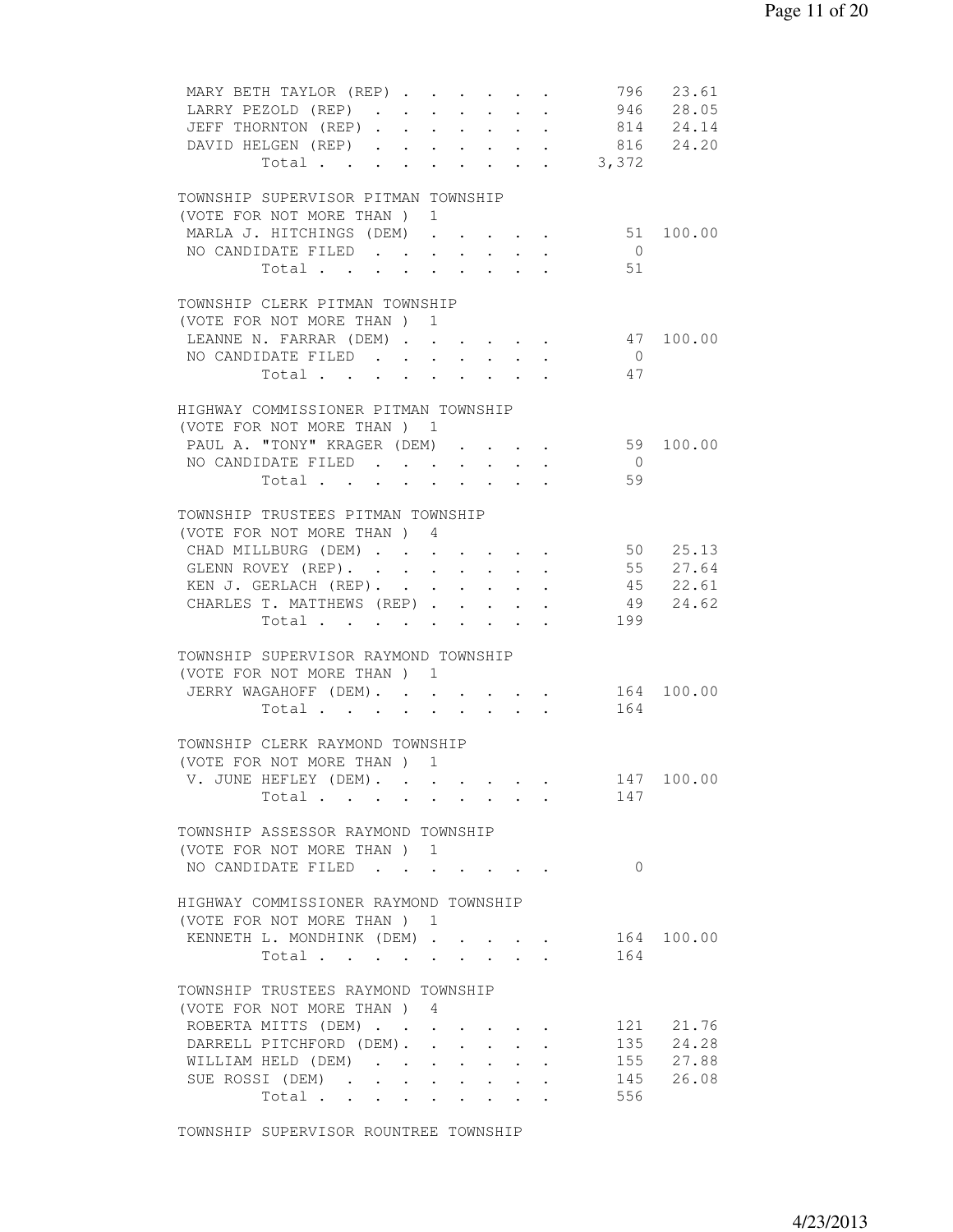| (VOTE FOR NOT MORE THAN) 1                    |        |                                                             |                                                               |                                          |                      |                                          |                                        |           |
|-----------------------------------------------|--------|-------------------------------------------------------------|---------------------------------------------------------------|------------------------------------------|----------------------|------------------------------------------|----------------------------------------|-----------|
| KENNETH FOLKERTS (REP)                        |        |                                                             |                                                               |                                          |                      |                                          |                                        | 49 100.00 |
| NO CANDIDATE FILED                            |        |                                                             |                                                               |                                          |                      |                                          | $\bigcirc$                             |           |
| Total                                         |        |                                                             |                                                               |                                          |                      |                                          | 49                                     |           |
|                                               |        |                                                             |                                                               |                                          |                      |                                          |                                        |           |
|                                               |        |                                                             |                                                               |                                          |                      |                                          |                                        |           |
| TOWNSHIP CLERK ROUNTREE TOWNSHIP              |        |                                                             |                                                               |                                          |                      |                                          |                                        |           |
| (VOTE FOR NOT MORE THAN ) 1                   |        |                                                             |                                                               |                                          |                      |                                          |                                        |           |
| NO CANDIDATE FILED                            |        |                                                             |                                                               |                                          |                      |                                          | $\overline{0}$                         |           |
| MICHAEL FRANZEN (DEM).                        |        | $\sim$                                                      |                                                               |                                          |                      | $\cdot$ $\cdot$ $\cdot$ $\cdot$ $\cdot$  | 48                                     | 100.00    |
| Total                                         |        |                                                             |                                                               | $\cdot$ $\cdot$ $\cdot$ $\cdot$          |                      |                                          | - 48                                   |           |
|                                               |        |                                                             |                                                               |                                          |                      |                                          |                                        |           |
|                                               |        |                                                             |                                                               |                                          |                      |                                          |                                        |           |
| HIGHWAY COMMISSIONER ROUNTREE TOWNSHIP        |        |                                                             |                                                               |                                          |                      |                                          |                                        |           |
| (VOTE FOR NOT MORE THAN) 1                    |        |                                                             |                                                               |                                          |                      |                                          |                                        |           |
| MICHAEL DEWERFF (REP) 50                      |        |                                                             |                                                               |                                          |                      |                                          |                                        | 100.00    |
| NO CANDIDATE FILED                            |        |                                                             |                                                               |                                          |                      |                                          | $\overline{0}$                         |           |
| Total                                         |        |                                                             |                                                               |                                          |                      |                                          | 50                                     |           |
|                                               |        |                                                             |                                                               |                                          |                      |                                          |                                        |           |
|                                               |        |                                                             |                                                               |                                          |                      |                                          |                                        |           |
| TOWNSHIP TRUSTEES ROUNTREE TOWNSHIP           |        |                                                             |                                                               |                                          |                      |                                          |                                        |           |
| (VOTE FOR NOT MORE THAN) 4                    |        |                                                             |                                                               |                                          |                      |                                          |                                        |           |
| CLARENCE KEISER (REP)                         |        |                                                             |                                                               |                                          |                      |                                          |                                        | 25 13.16  |
| CURT HAGEMEIER (REP). 40 21.05                |        |                                                             |                                                               |                                          |                      |                                          |                                        |           |
| LAMAR TUETKEN (REP) 34 17.89                  |        |                                                             |                                                               |                                          |                      |                                          |                                        |           |
|                                               |        |                                                             |                                                               |                                          |                      |                                          |                                        |           |
| JOSEPH BUGG (DEM). 18 9.47                    |        |                                                             |                                                               |                                          |                      |                                          |                                        |           |
| MICHAEL HAND (DEM)                            |        |                                                             |                                                               |                                          |                      |                                          |                                        | 33 17.37  |
| KRISTOPHER REYNOLDS (DEM)                     |        |                                                             |                                                               |                                          |                      |                                          |                                        | 40 21.05  |
| Total                                         |        |                                                             |                                                               |                                          |                      |                                          | 190                                    |           |
|                                               |        |                                                             |                                                               |                                          |                      |                                          |                                        |           |
| TOWNSHIP SUPERVISOR SOUTH FILLMORE TOWNSHIP   |        |                                                             |                                                               |                                          |                      |                                          |                                        |           |
| (VOTE FOR NOT MORE THAN ) 1                   |        |                                                             |                                                               |                                          |                      |                                          |                                        |           |
|                                               |        |                                                             |                                                               |                                          |                      |                                          |                                        |           |
| NO CANDIDATE FILED                            |        |                                                             |                                                               |                                          |                      |                                          | $\overline{0}$                         |           |
| ANNA MARIE NOBBE (REP) 21                     |        |                                                             |                                                               |                                          |                      |                                          |                                        | 100.00    |
| Total 21                                      |        |                                                             |                                                               |                                          |                      |                                          |                                        |           |
|                                               |        |                                                             |                                                               |                                          |                      |                                          |                                        |           |
| TOWNSHIP CLERK SOUTH FILLMORE TOWNSHIP        |        |                                                             |                                                               |                                          |                      |                                          |                                        |           |
| (VOTE FOR NOT MORE THAN) 1                    |        |                                                             |                                                               |                                          |                      |                                          |                                        |           |
| MARILYN HARVEY (DEM).                         |        |                                                             |                                                               |                                          |                      |                                          |                                        | 19 100.00 |
|                                               |        |                                                             |                                                               | $\mathbf{r} = \mathbf{r} + \mathbf{r}$ . |                      | $\mathbf{r} = \mathbf{r} + \mathbf{r}$ . |                                        |           |
| NO CANDIDATE FILED                            |        | $\sim$                                                      | $\mathbf{L}^{\text{max}}$                                     | $\ddot{\phantom{0}}$                     | $\ddot{\phantom{0}}$ | $\sim$                                   | $\overline{0}$                         |           |
| Total                                         |        |                                                             |                                                               |                                          |                      |                                          | 19                                     |           |
|                                               |        |                                                             |                                                               |                                          |                      |                                          |                                        |           |
| TOWNSHIP TRUSTEES SOUTH FILLMORE TOWNSHIP     |        |                                                             |                                                               |                                          |                      |                                          |                                        |           |
| (VOTE FOR NOT MORE THAN) 4                    |        |                                                             |                                                               |                                          |                      |                                          |                                        |           |
| BEVERLY KENNY (DEM)                           |        |                                                             |                                                               |                                          |                      |                                          |                                        | 12 21.05  |
|                                               |        |                                                             |                                                               |                                          |                      |                                          |                                        |           |
| MARK DAVIS (DEM)                              |        | $\bullet$ .<br><br><br><br><br><br><br><br><br><br><br><br> |                                                               |                                          |                      |                                          | $5\overline{)}$                        | 8.77      |
| SHARON YOUNG (DEM)<br>$\sim$                  |        |                                                             | $\mathcal{L}^{\text{max}}$ , where $\mathcal{L}^{\text{max}}$ |                                          |                      |                                          | $\begin{array}{c} 6 \\ 19 \end{array}$ | 10.53     |
| DALE NOBBE (REP)                              | $\sim$ | $\sim$                                                      |                                                               |                                          |                      |                                          |                                        | 33.33     |
| JASON SCHMOLLINGER (REP)                      |        |                                                             | $\sim$                                                        |                                          |                      |                                          | 15                                     | 26.32     |
| Total                                         |        |                                                             | $\mathbf{L}$                                                  |                                          |                      |                                          | 57                                     |           |
|                                               |        |                                                             |                                                               |                                          |                      |                                          |                                        |           |
|                                               |        |                                                             |                                                               |                                          |                      |                                          |                                        |           |
| TOWNSHIP SUPERVISOR SOUTH LITCHFIELD TOWNSHIP |        |                                                             |                                                               |                                          |                      |                                          |                                        |           |
| (VOTE FOR NOT MORE THAN ) 1                   |        |                                                             |                                                               |                                          |                      |                                          |                                        |           |
| SHARON KUCHAR (IND)                           |        |                                                             |                                                               |                                          |                      |                                          |                                        | 465 59.54 |
| SHELLEY ELIZONDO BRAKENHOFF (IND).            |        |                                                             |                                                               |                                          |                      |                                          |                                        | 316 40.46 |
| Total                                         |        |                                                             |                                                               |                                          |                      |                                          | 781                                    |           |
|                                               |        |                                                             |                                                               |                                          |                      |                                          |                                        |           |
|                                               |        |                                                             |                                                               |                                          |                      |                                          |                                        |           |
| TOWNSHIP CLERK SOUTH LITCHFIELD TOWNSHIP      |        |                                                             |                                                               |                                          |                      |                                          |                                        |           |
| (VOTE FOR NOT MORE THAN) 1                    |        |                                                             |                                                               |                                          |                      |                                          |                                        |           |
| TAMI JETT BURDELL (IND). 646 100.00           |        |                                                             |                                                               |                                          |                      |                                          |                                        |           |
| Total $\cdot$                                 |        |                                                             |                                                               |                                          |                      |                                          | 646                                    |           |
|                                               |        |                                                             |                                                               |                                          |                      |                                          |                                        |           |
|                                               |        |                                                             |                                                               |                                          |                      |                                          |                                        |           |

TOWNSHIP ASSESSOR SOUTH LITCHFIELD TOWNSHIP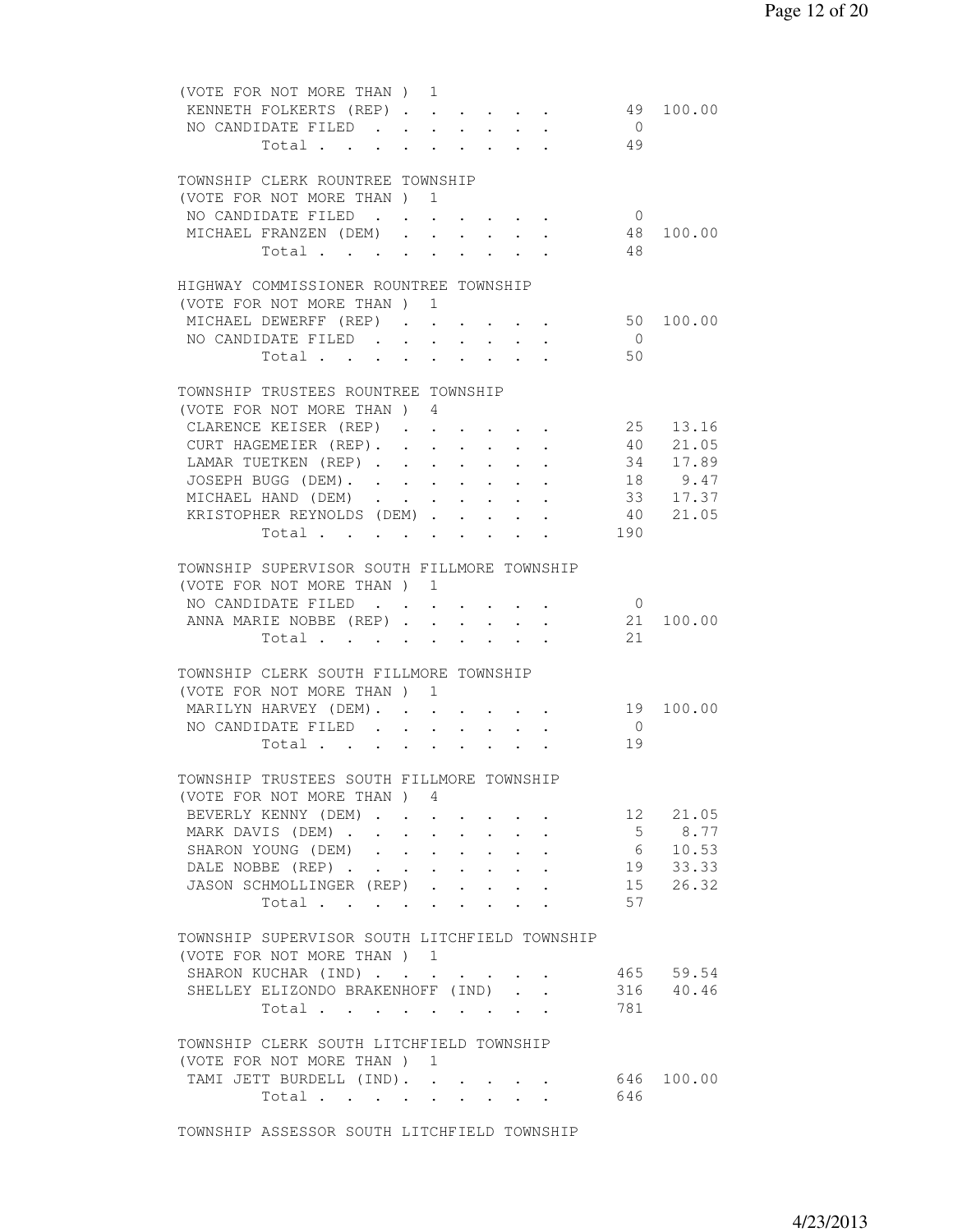|  | (VOTE FOR NOT MORE THAN) 1                     |  |              |  |                                                                  |                                             |                        |
|--|------------------------------------------------|--|--------------|--|------------------------------------------------------------------|---------------------------------------------|------------------------|
|  | L. TOM CURRIE (IND) 669 100.00                 |  |              |  |                                                                  |                                             |                        |
|  | Total                                          |  | $\mathbf{L}$ |  |                                                                  | $\cdot$ $\cdot$ $\cdot$ $\cdot$ $\cdot$ 669 |                        |
|  |                                                |  |              |  |                                                                  |                                             |                        |
|  | HIGHWAY COMMISSIONER SOUTH LITCHFIELD TOWNSHIP |  |              |  |                                                                  |                                             |                        |
|  | (VOTE FOR NOT MORE THAN) 1                     |  |              |  |                                                                  |                                             |                        |
|  | RAYMOND AKEMAN (IND).                          |  |              |  |                                                                  |                                             | 310 37.85              |
|  | FRANK KOMOR JR. (IND)                          |  |              |  |                                                                  |                                             |                        |
|  | BILL ELLINGER SR. (IND). .                     |  |              |  |                                                                  |                                             | 256 31.26<br>253 30.89 |
|  |                                                |  |              |  | $\mathbf{r} = \mathbf{r} + \mathbf{r} + \mathbf{r} + \mathbf{r}$ |                                             |                        |
|  | Total                                          |  |              |  |                                                                  | 819                                         |                        |
|  |                                                |  |              |  |                                                                  |                                             |                        |
|  | TOWNSHIP TRUSTEES SOUTH LITCHFIELD TOWNSHIP    |  |              |  |                                                                  |                                             |                        |
|  | (VOTE FOR NOT MORE THAN) 4                     |  |              |  |                                                                  |                                             |                        |
|  | RAY SWANSON (IND). 384 15.94                   |  |              |  |                                                                  |                                             |                        |
|  | LOUIS P. TAYLOR (IND) 442 18.35                |  |              |  |                                                                  |                                             |                        |
|  | DUSTIN ELLINGER (IND)                          |  |              |  |                                                                  |                                             | 437 18.14              |
|  | TODD BERGMAN (IND)                             |  |              |  |                                                                  |                                             | 548 22.75              |
|  | STEVE HEYEN (IND).                             |  |              |  |                                                                  |                                             | 598 24.82              |
|  | Total                                          |  |              |  |                                                                  | 2,409                                       |                        |
|  |                                                |  |              |  |                                                                  |                                             |                        |
|  | TOWNSHIP SUPERVISOR WALSHVILLE TOWNSHIP        |  |              |  |                                                                  |                                             |                        |
|  | (VOTE FOR NOT MORE THAN) 1                     |  |              |  |                                                                  |                                             |                        |
|  | FREDDY WESSON (REP) 31 100.00                  |  |              |  |                                                                  |                                             |                        |
|  | Total 31                                       |  |              |  |                                                                  |                                             |                        |
|  |                                                |  |              |  |                                                                  |                                             |                        |
|  |                                                |  |              |  |                                                                  |                                             |                        |
|  | TOWNSHIP CLERK WALSHVILLE TOWNSHIP             |  |              |  |                                                                  |                                             |                        |
|  | (VOTE FOR NOT MORE THAN) 1                     |  |              |  |                                                                  |                                             |                        |
|  | SANDRA PEZOLD (REP)                            |  |              |  | $\cdot$ $\cdot$ $\cdot$ $\cdot$ $\cdot$                          |                                             | 36 100.00              |
|  | Total                                          |  |              |  |                                                                  | -36                                         |                        |
|  |                                                |  |              |  |                                                                  |                                             |                        |
|  | HIGHWAY COMMISSIONER WALSHVILLE TOWNSHIP       |  |              |  |                                                                  |                                             |                        |
|  | (VOTE FOR NOT MORE THAN) 1                     |  |              |  |                                                                  |                                             |                        |
|  | KENNETH PEZOLD (REP).                          |  |              |  |                                                                  |                                             | 34 100.00              |
|  | Total                                          |  |              |  |                                                                  | 34                                          |                        |
|  |                                                |  |              |  |                                                                  |                                             |                        |
|  | TOWNSHIP TRUSTEES WALSHVILLE TOWNSHIP          |  |              |  |                                                                  |                                             |                        |
|  | (VOTE FOR NOT MORE THAN) 4                     |  |              |  |                                                                  |                                             |                        |
|  | DAVID W. EILERT (REP) 32 29.09                 |  |              |  |                                                                  |                                             |                        |
|  | CHARLES S. ROCHE (REP) 28 25.45                |  |              |  |                                                                  |                                             |                        |
|  | GARY SEWING (REP). 26 23.64                    |  |              |  |                                                                  |                                             |                        |
|  | ERIC BARNSBACK (REP).                          |  |              |  |                                                                  |                                             | 24 21.82               |
|  |                                                |  |              |  |                                                                  |                                             |                        |
|  | Total                                          |  |              |  |                                                                  | 110                                         |                        |
|  |                                                |  |              |  |                                                                  |                                             |                        |
|  | TOWNSHIP SUPERVISOR WITT TOWNSHIP              |  |              |  |                                                                  |                                             |                        |
|  | (VOTE FOR NOT MORE THAN) 1                     |  |              |  |                                                                  |                                             |                        |
|  | MICHAEL P. HAMROCK (DEM)                       |  |              |  |                                                                  |                                             | 153 100.00             |
|  | Total                                          |  |              |  |                                                                  | 153                                         |                        |
|  |                                                |  |              |  |                                                                  |                                             |                        |
|  | TOWNSHIP CLERK WITT TOWNSHIP                   |  |              |  |                                                                  |                                             |                        |
|  | (VOTE FOR NOT MORE THAN ) 1                    |  |              |  |                                                                  |                                             |                        |
|  | CAROL DURBIN (DEM)                             |  |              |  |                                                                  | 153                                         | 100.00                 |
|  | Total                                          |  |              |  |                                                                  | 153                                         |                        |
|  |                                                |  |              |  |                                                                  |                                             |                        |
|  | HIGHWAY COMMISSIONER WITT TOWNSHIP             |  |              |  |                                                                  |                                             |                        |
|  | (VOTE FOR NOT MORE THAN) 1                     |  |              |  |                                                                  |                                             |                        |
|  | JOHN CHARNISKY JR. (DEM)                       |  |              |  |                                                                  |                                             | 158 100.00             |
|  |                                                |  |              |  |                                                                  | 158                                         |                        |
|  | Total $\cdots$                                 |  |              |  |                                                                  |                                             |                        |
|  |                                                |  |              |  |                                                                  |                                             |                        |
|  | TOWNSHIP TRUSTEES WITT TOWNSHIP                |  |              |  |                                                                  |                                             |                        |
|  | (VOTE FOR NOT MORE THAN) 4                     |  |              |  |                                                                  |                                             |                        |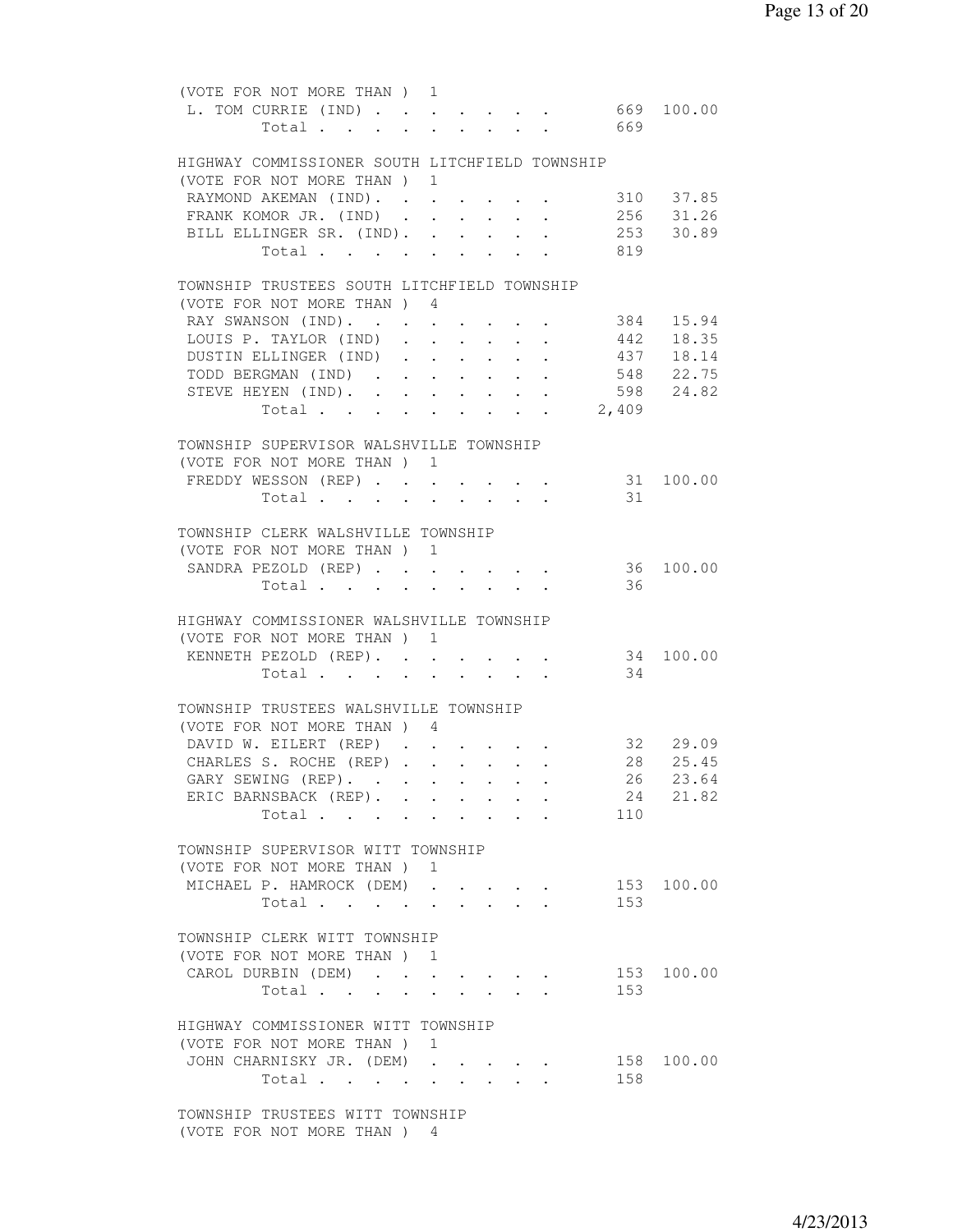| MICHAEL P. GOLITKO (DEM)<br>RUSSELL L. ULRICI (DEM). 130 24.57<br>ROGER MILLER (DEM) 140 26.47<br>BERNARD HAND (DEM)<br>Total                                                  |                                                             |                                                                              |                                              | 529                          | 138 26.09<br>121 22.87 |
|--------------------------------------------------------------------------------------------------------------------------------------------------------------------------------|-------------------------------------------------------------|------------------------------------------------------------------------------|----------------------------------------------|------------------------------|------------------------|
| TOWNSHIP SUPERVISOR ZANESVILLE TOWNSHIP<br>(VOTE FOR NOT MORE THAN ) 1<br>NO CANDIDATE FILED 0<br>RANDI RIEMANN (REP) 32<br>Total $\cdots$ $\cdots$ $\cdots$ $\cdots$ 32       |                                                             |                                                                              |                                              |                              | 100.00                 |
| TOWNSHIP CLERK ZANESVILLE TOWNSHIP<br>(VOTE FOR NOT MORE THAN) 1<br>LINDA ENGELMAN (DEM).<br>NO CANDIDATE FILED<br>Total.                                                      | $\sim$                                                      | $\mathbf{r}$ , $\mathbf{r}$ , $\mathbf{r}$ , $\mathbf{r}$<br>$\cdot$ $\cdot$ | $\mathbf{r} = \mathbf{r} \cdot \mathbf{r}$ . | $\overline{0}$<br>32         | 32 100.00              |
| HIGHWAY COMMISSIONER ZANESVILLE TOWNSHIP<br>(VOTE FOR NOT MORE THAN) 1<br>NO CANDIDATE FILED<br>DENNIS ROSENTHAL (REP)<br>Total<br>TOWNSHIP TRUSTEES ZANESVILLE TOWNSHIP       |                                                             |                                                                              |                                              | $\overline{0}$<br>34<br>34   | 100.00                 |
| (VOTE FOR NOT MORE THAN) 4<br>JAMES R. LITTRELL (DEM). 31 25.00<br>WILLIAM BEELER (DEM). 33 26.61<br>JEFF HAMPTON (REP) 31 25.00<br>MELVIN WEMPEN JR. (REP). 29 23.39<br>Total |                                                             |                                                                              |                                              | 124                          |                        |
| HIGHWAY COMMISSIONER FILLMORE CONSOLIDATED ROAD DISTRICT<br>(VOTE FOR NOT MORE THAN) 1<br>BRENT HARRISON (DEM). 85<br>NO CANDIDATE FILED<br>Total 85                           |                                                             |                                                                              |                                              | $\overline{0}$               | 100.00                 |
| MULTI-TOWNSHIP ASSESSOR BUT GR/IRV/ROUN MTA<br>(VOTE FOR NOT MORE THAN ) 1<br>NO CANDIDATE FILED<br>MULTI-TOWNSHIP ASSESSOR GRISH/WALSH/E FORK MTA                             |                                                             |                                                                              |                                              | $\Omega$                     |                        |
| (VOTE FOR NOT MORE THAN ) 1<br>NO CANDIDATE FILED<br>MULTI-TOWNSHIP ASSESSOR WITT/FILL/SO FILL MTA                                                                             |                                                             |                                                                              |                                              | $\Omega$                     |                        |
| (VOTE FOR NOT MORE THAN ) 1<br>NO CANDIDATE FILED $\cdot \cdot \cdot \cdot \cdot \cdot \cdot$<br>MULTI-TOWNSHIP ASSESSOR HARV/PITMAN/ZANES MTA                                 |                                                             |                                                                              |                                              | $\Omega$                     |                        |
| (VOTE FOR NOT MORE THAN ) 1<br>DOROTHY MARSHALL (DEM)<br>NO CANDIDATE FILED<br>Total                                                                                           | $\bullet$ .<br><br><br><br><br><br><br><br><br><br><br><br> |                                                                              | <b>Contract Contract</b>                     | 104<br>$\overline{0}$<br>104 | 100.00                 |
| MULTI-TOWNSHIP ASSESSOR AUDUBON/NOKOMIS MTA AUDUBON<br>(VOTE FOR NOT MORE THAN) 1<br>NO CANDIDATE FILED                                                                        |                                                             |                                                                              |                                              | 0                            |                        |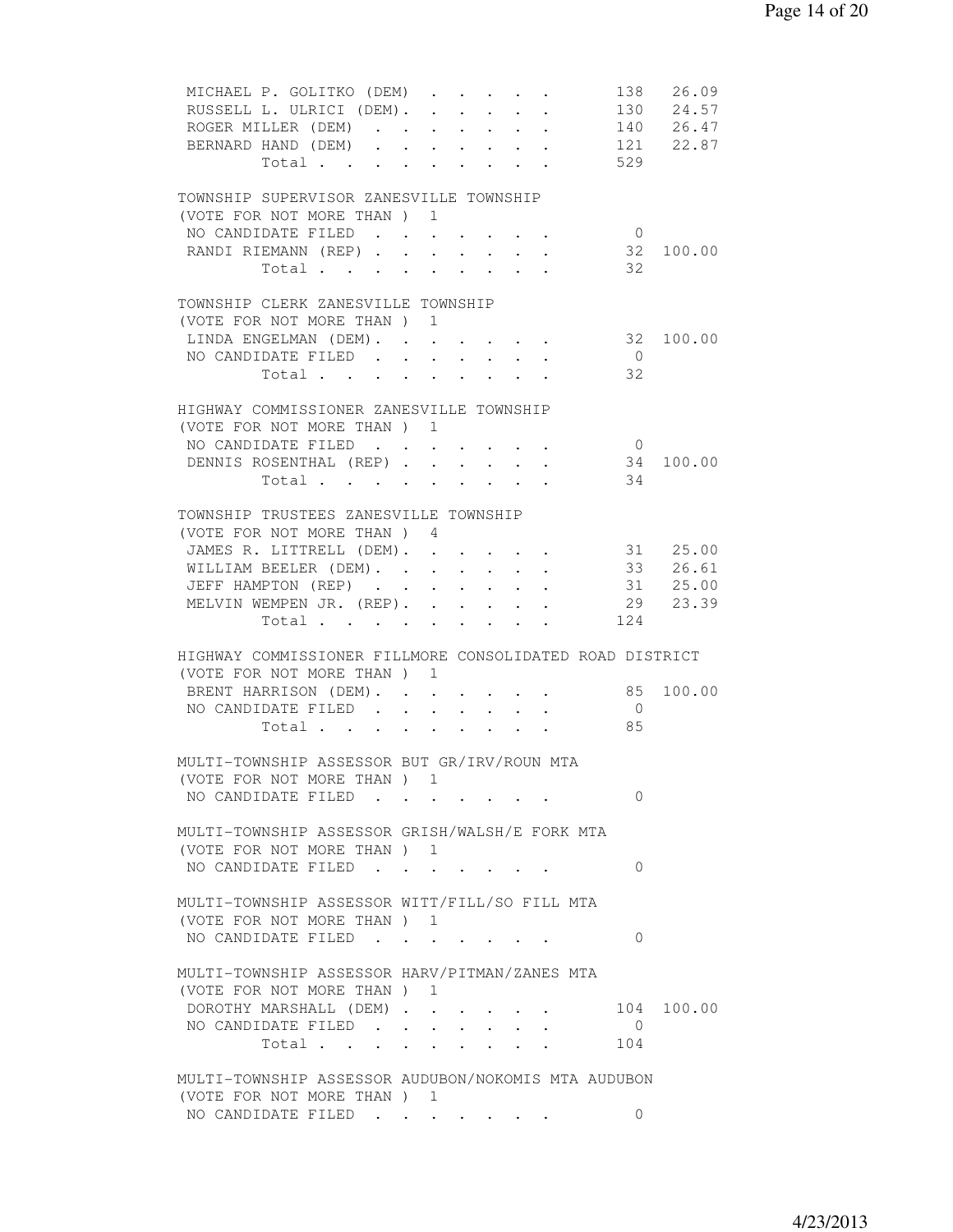| PARK COMMISSIONER LITCHFIELD                                                                                                                            |  |
|---------------------------------------------------------------------------------------------------------------------------------------------------------|--|
| (VOTE FOR NOT MORE THAN) 4                                                                                                                              |  |
| RICK GRINDLEY 697 28.66                                                                                                                                 |  |
| KEVIN YOUNG. 881 36.23                                                                                                                                  |  |
| MELISSA LEONARD 854 35.12                                                                                                                               |  |
| Total 2,432                                                                                                                                             |  |
|                                                                                                                                                         |  |
| PARK COMMISSIONER LITCHFIELD (UNEXPIRED)                                                                                                                |  |
| (VOTE FOR NOT MORE THAN) 1                                                                                                                              |  |
| NO CANDIDATE FILED<br>$\Omega$                                                                                                                          |  |
|                                                                                                                                                         |  |
| PARK COMMISSIONER NOKOMIS MEMORIAL PARK DISTRICT                                                                                                        |  |
| (VOTE FOR NOT MORE THAN) 3                                                                                                                              |  |
| STUART BATTY 253 100.00                                                                                                                                 |  |
| Total 253                                                                                                                                               |  |
| PARK COMMISSIONER PITMAN TOWNSHIP PARK DISTRICT                                                                                                         |  |
| (VOTE FOR NOT MORE THAN) 2                                                                                                                              |  |
| 56 100.00<br>MARGARET MILLBURG.                                                                                                                         |  |
| $\sim$<br>$\sim 10^{-11}$<br>$\mathbf{A}$ and $\mathbf{A}$ and $\mathbf{A}$<br>$\mathbf{1}$ , $\mathbf{1}$ , $\mathbf{1}$ , $\mathbf{1}$<br>56<br>Total |  |
| $\sim$                                                                                                                                                  |  |
| PARK COMMISSIONER RAYMOND PARK DISTRICT                                                                                                                 |  |
| (VOTE FOR NOT MORE THAN) 2                                                                                                                              |  |
| VERNE L. PINKSTON. 136 48.75                                                                                                                            |  |
| 143 51.25                                                                                                                                               |  |
| CARL WALCH<br>279                                                                                                                                       |  |
| Total                                                                                                                                                   |  |
| LIBRARY TRUSTEE DOYLE PUBLIC LIBRARY                                                                                                                    |  |
| (VOTE FOR NOT MORE THAN) 3                                                                                                                              |  |
| CHRISTINE MEISNER. 199 35.04                                                                                                                            |  |
| MARLA J. HERMAN 197 34.68                                                                                                                               |  |
| KIMBERLY A. HOPPER 172 30.28                                                                                                                            |  |
| 568                                                                                                                                                     |  |
| Total $\cdot$                                                                                                                                           |  |
| LIBRARY TRUSTEE FARMERSVILLE-WAGGONER                                                                                                                   |  |
| (VOTE FOR NOT MORE THAN) 2                                                                                                                              |  |
| 241 43.66<br>MARY ANN WELD                                                                                                                              |  |
| $\mathbf{r} = \mathbf{r} + \mathbf{r} + \mathbf{r} + \mathbf{r}$ . The set of the $\mathbf{r}$<br>$\sim$ $-$<br>$\bullet$ .<br>311 56.34                |  |
| CAROL ROVEY.                                                                                                                                            |  |
| Total<br>552                                                                                                                                            |  |
| LIBRARY TRUSTEE FARMERSVILLE-WAGGONER (UNEXPIRED)                                                                                                       |  |
| (VOTE FOR NOT MORE THAN) 1                                                                                                                              |  |
| 348 100.00<br>ROBERT G. WAGAHOFF                                                                                                                        |  |
| 348                                                                                                                                                     |  |
| Total                                                                                                                                                   |  |
| LIBRARY TRUSTEE GRAND PRAIRIE OF THE WEST                                                                                                               |  |
| (VOTE FOR NOT MORE THAN) 3                                                                                                                              |  |
| 2 40.00<br>MARTHA BRAY.                                                                                                                                 |  |
| 3 60.00<br>SHARON ELDERS                                                                                                                                |  |
| $5^{\circ}$                                                                                                                                             |  |
| Total                                                                                                                                                   |  |
| LIBRARY TRUSTEE GRAND PRAIRIE OF THE WEST (UNEXPIRED)                                                                                                   |  |
| (VOTE FOR NOT MORE THAN) 1                                                                                                                              |  |
| LESLI WILSON<br>100.00<br>3                                                                                                                             |  |
| $\ddot{\phantom{0}}$<br>$\sim$<br>3                                                                                                                     |  |
| Total<br>$\mathbf{r} = \mathbf{r} + \mathbf{r}$<br>$\mathbf{L}$                                                                                         |  |
| LIBRARY TRUSTEE LITCHFIELD PUBLIC LIBRARY DISTRICT                                                                                                      |  |
| (VOTE FOR NOT MORE THAN) 3                                                                                                                              |  |
| 936 25.34<br>MYRA OSTERBUHR.                                                                                                                            |  |
| VICKIE LOVELLETTE. 1,350 36.55                                                                                                                          |  |
|                                                                                                                                                         |  |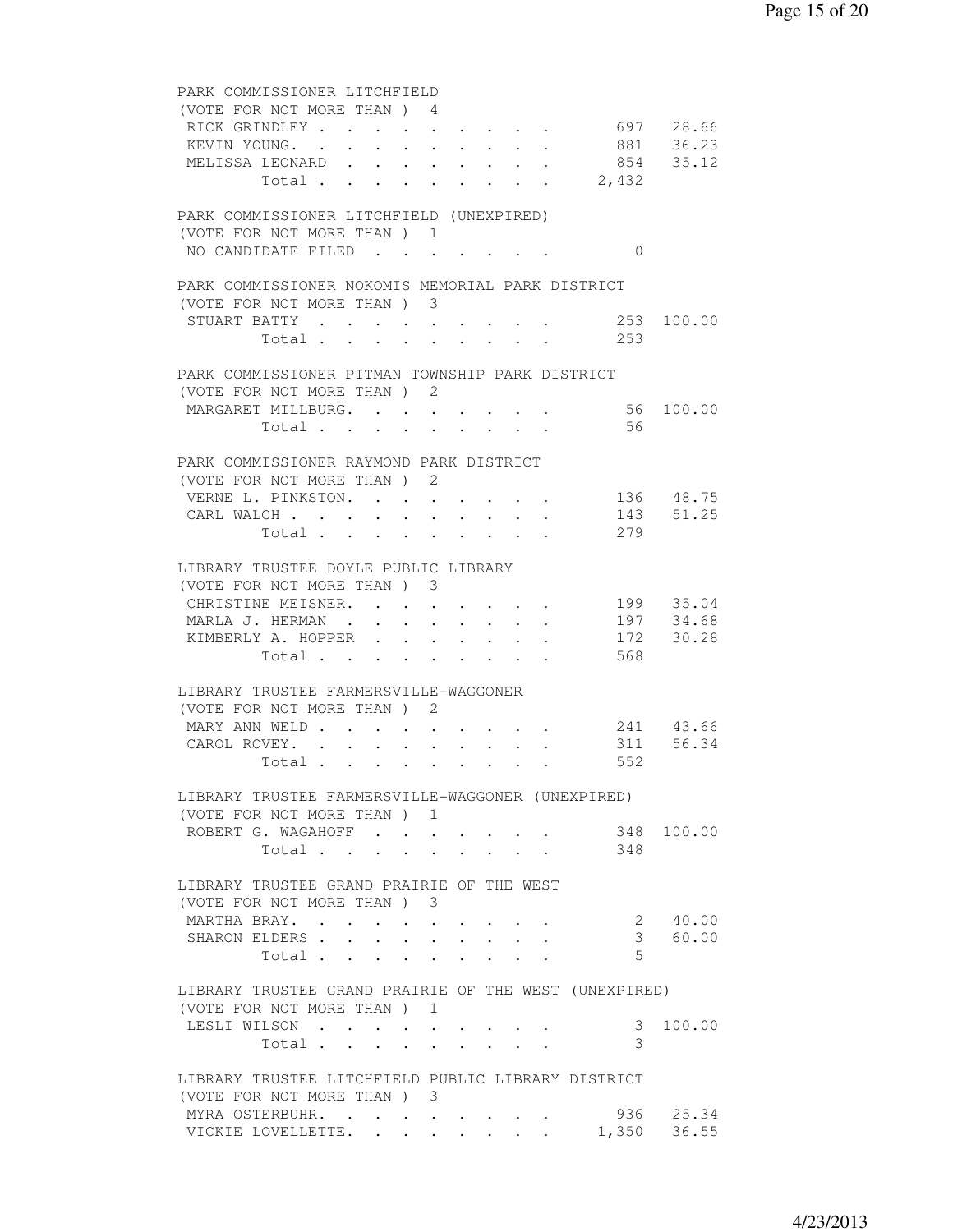| CAROL SNEED. 1,408 38.12                                            |                      |                                     |                                                                          |                                                                         |                                                                              |               |                |                                                         |
|---------------------------------------------------------------------|----------------------|-------------------------------------|--------------------------------------------------------------------------|-------------------------------------------------------------------------|------------------------------------------------------------------------------|---------------|----------------|---------------------------------------------------------|
| Total 3,694                                                         |                      |                                     |                                                                          |                                                                         |                                                                              |               |                |                                                         |
|                                                                     |                      |                                     |                                                                          |                                                                         |                                                                              |               |                |                                                         |
| LIBRARY TRUSTEE NOKOMIS TOWNSHIP LIBRARY                            |                      |                                     |                                                                          |                                                                         |                                                                              |               |                |                                                         |
| (VOTE FOR NOT MORE THAN) 3<br>MARJORIE EISENBARTH                   |                      |                                     |                                                                          |                                                                         |                                                                              |               |                | 269 50.95                                               |
| SHARON SATTERLEE                                                    |                      |                                     |                                                                          |                                                                         |                                                                              |               |                | 259 49.05                                               |
| Total                                                               | $\sim$               | $\sim$<br>$\mathbf{L} = \mathbf{L}$ |                                                                          | $\sim$ $\sim$<br>$\mathbf{L} = \mathbf{L} \mathbf{L}$                   | $\cdot$ $\cdot$<br>$\mathcal{L}^{\text{max}}$ and $\mathcal{L}^{\text{max}}$ |               | 528            |                                                         |
|                                                                     |                      |                                     |                                                                          |                                                                         |                                                                              |               |                |                                                         |
| LIBRARY TRUSTEE NOKOMIS TOWNSHIP LIBRARY (UNEXPIRED)                |                      |                                     |                                                                          |                                                                         |                                                                              |               |                |                                                         |
| (VOTE FOR NOT MORE THAN) 1                                          |                      |                                     |                                                                          |                                                                         |                                                                              |               |                |                                                         |
| MARTHA BEAMAN                                                       |                      |                                     |                                                                          |                                                                         |                                                                              |               |                | 275 100.00                                              |
| Total 275                                                           |                      |                                     |                                                                          |                                                                         |                                                                              |               |                |                                                         |
|                                                                     |                      |                                     |                                                                          |                                                                         |                                                                              |               |                |                                                         |
| LIBRARY TRUSTEE WITT TOWNSHIP LIBRARY<br>(VOTE FOR NOT MORE THAN) 3 |                      |                                     |                                                                          |                                                                         |                                                                              |               |                |                                                         |
| ROSALIE KING 134 31.68                                              |                      |                                     |                                                                          |                                                                         |                                                                              |               |                |                                                         |
| SALLY A. MEYER.                                                     |                      |                                     |                                                                          |                                                                         |                                                                              |               |                | 143 33.81                                               |
| DOROTHY A. NEISLER 146 34.52                                        |                      |                                     |                                                                          |                                                                         |                                                                              |               |                |                                                         |
| Total 423                                                           |                      |                                     |                                                                          |                                                                         |                                                                              |               |                |                                                         |
|                                                                     |                      |                                     |                                                                          |                                                                         |                                                                              |               |                |                                                         |
| BOARD OF EDUCATION AUBURN CUSD 10                                   |                      |                                     |                                                                          |                                                                         |                                                                              |               |                |                                                         |
| (VOTE FOR NOT MORE THAN) 4                                          |                      |                                     |                                                                          |                                                                         |                                                                              |               |                |                                                         |
| C. FRED JESSUP.                                                     |                      | $\sim$ $-$                          |                                                                          |                                                                         | $\mathbf{r}$ , and $\mathbf{r}$ , and $\mathbf{r}$                           |               |                | $\begin{array}{ccc} 3 & 25.00 \\ 3 & 25.00 \end{array}$ |
| JOHN COX.<br>$\ddot{\phantom{0}}$<br>$\ddot{\phantom{0}}$           | $\sim$               | $\sim$                              |                                                                          |                                                                         |                                                                              |               |                |                                                         |
| SCOTT NORRIS                                                        |                      |                                     |                                                                          |                                                                         |                                                                              |               | 2 16.67        |                                                         |
| JEFF S. MORTIMER 4 33.33                                            |                      |                                     |                                                                          |                                                                         |                                                                              |               |                |                                                         |
| Total $\cdot$                                                       |                      |                                     |                                                                          |                                                                         |                                                                              |               | 12             |                                                         |
| BOARD OF EDUCATION BOND COUNTY CUSD 2                               |                      |                                     |                                                                          |                                                                         |                                                                              |               |                |                                                         |
| (VOTE FOR NOT MORE THAN ) 4                                         |                      |                                     |                                                                          |                                                                         |                                                                              |               |                |                                                         |
| JAY D. YOUNG                                                        |                      |                                     |                                                                          |                                                                         |                                                                              |               | $\circ$        |                                                         |
| TOM BROOMFIELD.                                                     | $\ddot{\phantom{0}}$ | $\sim$                              |                                                                          | $\bullet$ .<br><br><br><br><br><br><br><br><br><br><br><br>             |                                                                              | $\sim$        | $\overline{0}$ |                                                         |
| Wm. (BUD) DUNCAN                                                    | $\sim$               |                                     | $\sim$                                                                   |                                                                         | $\sim$                                                                       | $\sim$        |                | 2 25.00                                                 |
| EDMAR P.W. SCHREIBER.                                               |                      |                                     | $\mathbf{r}$ , $\mathbf{r}$ , $\mathbf{r}$ , $\mathbf{r}$ , $\mathbf{r}$ |                                                                         |                                                                              |               | 2 25.00        |                                                         |
| MICHAEL W. TIMMERMAN.                                               |                      |                                     |                                                                          |                                                                         |                                                                              |               | $2^{\circ}$    | 25.00                                                   |
| VANCE DANIKEN                                                       |                      |                                     |                                                                          |                                                                         |                                                                              |               | $\overline{0}$ |                                                         |
| SCOTT WORKMAN                                                       |                      |                                     |                                                                          |                                                                         |                                                                              |               | $2^{\circ}$    | 25.00                                                   |
| Total                                                               |                      |                                     |                                                                          |                                                                         |                                                                              |               | 8              |                                                         |
| BOARD OF EDUCATION HIGHLAND CUSD 5                                  |                      |                                     |                                                                          |                                                                         |                                                                              |               |                |                                                         |
| (VOTE FOR NOT MORE THAN) 4                                          |                      |                                     |                                                                          |                                                                         |                                                                              |               |                |                                                         |
| DUANE C. CLARKE.                                                    |                      |                                     |                                                                          |                                                                         |                                                                              |               | $\mathbf{0}$   |                                                         |
| RENE P. FRIEDEL                                                     |                      |                                     |                                                                          |                                                                         |                                                                              |               | $\Omega$       |                                                         |
| LORA MILES                                                          |                      |                                     |                                                                          |                                                                         |                                                                              |               | $\mathbf{0}$   |                                                         |
| JAMES W. GALLATIN.                                                  |                      |                                     |                                                                          |                                                                         |                                                                              |               | 0              |                                                         |
| STEVE PRICE.                                                        |                      |                                     |                                                                          |                                                                         |                                                                              |               | $\Omega$       |                                                         |
|                                                                     |                      |                                     |                                                                          |                                                                         |                                                                              |               |                |                                                         |
| BOARD OF EDUCATION HILLSBORO CUSD 3                                 |                      |                                     |                                                                          |                                                                         |                                                                              |               |                |                                                         |
| (VOTE FOR NOT MORE THAN) 3<br>DANIEL WILSON                         |                      |                                     |                                                                          |                                                                         |                                                                              |               |                | 600 28.16                                               |
| EARL MEIER                                                          | $\ddot{\phantom{0}}$ | $\sim$<br>$\ddot{\phantom{0}}$      |                                                                          | $\cdot$ $\cdot$ $\cdot$ $\cdot$<br>$\mathbf{L} = \mathbf{L} \mathbf{L}$ | $\sim$                                                                       | $\sim$ $\sim$ |                | 784 36.79                                               |
| GREGORY J. BELLAVER                                                 |                      |                                     |                                                                          |                                                                         |                                                                              |               |                | 747 35.05                                               |
| Total.                                                              |                      |                                     |                                                                          |                                                                         |                                                                              |               | 2,131          |                                                         |
|                                                                     |                      |                                     |                                                                          |                                                                         |                                                                              |               |                |                                                         |
| BOARD OF EDUCATION HILLSBORO CUSD 3 (UNEXPIRED)                     |                      |                                     |                                                                          |                                                                         |                                                                              |               |                |                                                         |
| (VOTE FOR NOT MORE THAN) 1                                          |                      |                                     |                                                                          |                                                                         |                                                                              |               |                |                                                         |
| STEVEN J. MAJOR                                                     |                      |                                     |                                                                          |                                                                         |                                                                              |               |                | 332 31.12                                               |
| RODNEY STEWART. .                                                   | $\sim$ $\sim$ $\sim$ |                                     | $\mathbf{r}$ , and $\mathbf{r}$ , and $\mathbf{r}$ , and $\mathbf{r}$    |                                                                         |                                                                              |               | 184            | 17.24                                                   |
| MATTHEW P. LENTZ                                                    |                      |                                     |                                                                          |                                                                         |                                                                              |               | 551            | 51.64                                                   |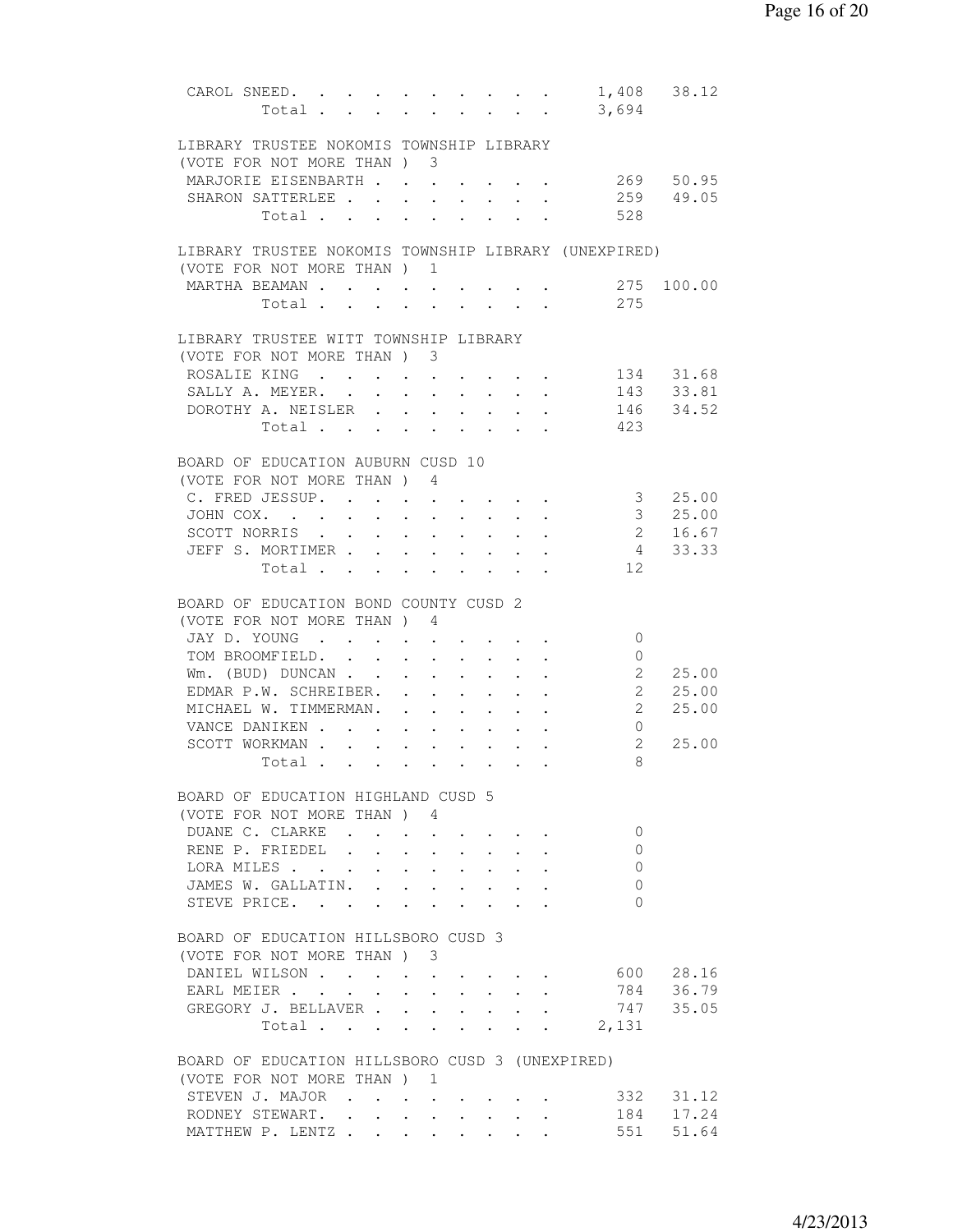Total . . . . . . . . . 1,067 BOARD OF EDUCATION LITCHFIELD CUSD 12 (VOTE FOR NOT MORE THAN ) 3 DENNIS SCOBBIE. . . . . . . . . 881 18.73 JEFFREY S. HELGEN. . . . . . . . 967 20.56 REGGY WALDRUP . . . . . . . . . 509 10.82 CRAIG N. HIRES. . . . . . . . . . . 604 12.84<br>
RON ANGLIN . . . . . . . . . . . . . 650 13.82<br>
DONNA S. WUJEK. . . . . . . . . . 1,093 23.24<br>
Total . . . . . . . . . . 4,704 RON ANGLIN . . . . . . . . . . . DONNA S. WUJEK. . . . . . . . . Total . . . . . . . . . BOARD OF EDUCATION MORRISONVILLE CUSD 1 (VOTE FOR NOT MORE THAN ) 3 KEVIN LEE MOOMEY . . . . . . . . 3 17.65 KURT WEMPEN. . . . . . . . . . 2 11.76 BRYAN L. FESSER . . . . . . . . 7 41.18 ROBERT E. GOWIN . . . . . . . . . 5 29.41 Total . . . . . . . . . 17 BOARD OF EDUCATION MORRISONVILLE CUSD 1 (UNEXPIRED) (VOTE FOR NOT MORE THAN ) 1 NO CANDIDATE FILED . . . . . . . 0 BOARD OF EDUCATION MOUNT OLIVE CUSD 5 (VOTE FOR NOT MORE THAN ) 3 KENNETH D. SWENSON . . . . . . . 12 18.18 SAM PASTROVICH III . . . . . . . 20 30.30 JARID SCHULTE . . . . . . . . . . 14 21.21 COREY SORSEN . . . . . . . . . . 4 6.06 DENNIS BAUM. . . . . . . . . . . 16 24.24 Total . . . . . . . . . 66 BOARD OF EDUCATION NOKOMIS CUSD 22 (VOTE FOR NOT MORE THAN ) 4 JIM EISENBARTH. . . . . . . . . 354 21.70 DENNY BAUMAN . . . . . . . . . . 337 20.66 BRIAN CHAUSSE . . . . . . . . . 315 19.31 MICHAEL R. GLENN . . . . . . . . . 302 18.52 STEVEN JANSSEN. . . . . . . . . 323 19.80<br>Total . . . . . . . . . 1,631 Total . . . . . . . . . BOARD OF EDUCATION NORTH MAC DISTRICT 4 NORTH MACOUPIN CUSD 34 - SUB 4 (VOTE FOR NOT MORE THAN ) 1 TERESA M. LUTZ-WORTH. . . . . . . 3 100.00 Total . . . . . . . . . 3 BOARD OF EDUCATION NORTH MAC DISTRICT 6 NORTH MACOUPIN CUSD 34 - SUB 6 (VOTE FOR NOT MORE THAN ) 1 NO CANDIDATE FILED . . . . . . . 0 BOARD OF EDUCATION PANA CUSD 8 (VOTE FOR NOT MORE THAN ) 3 AARON SCHAFER . . . . . . . . . 9 37.50 WILFRED C. BEYERS III . . . . . . 9 37.50 CLINTON FOOR . . . . . . . . . . 6 25.00 Total . . . . . . . . . 24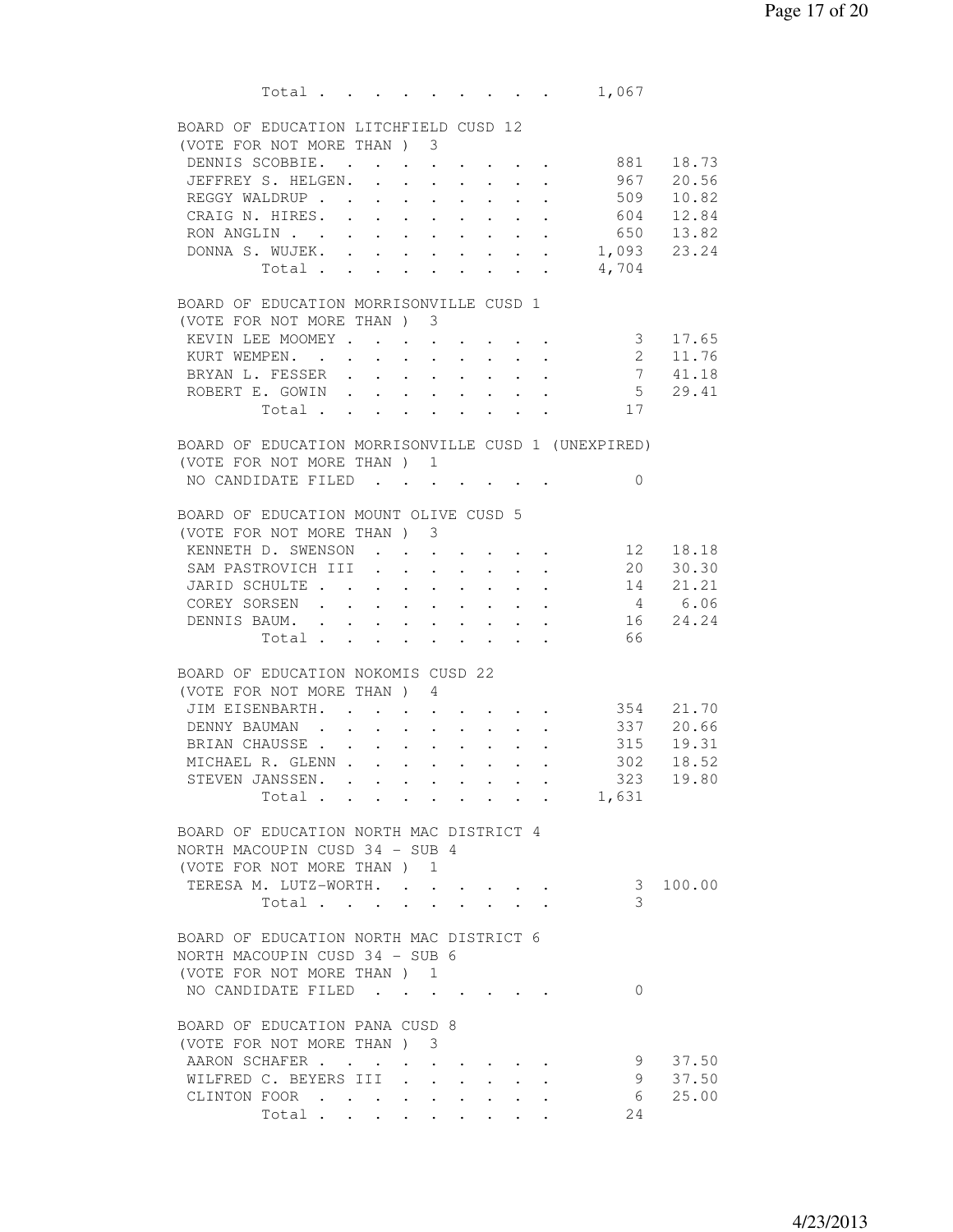| BOARD OF EDUCATION PANHANDLE CUSD 2                         |                                                                                                                      |        |                                                           |        |        |                 |                 |
|-------------------------------------------------------------|----------------------------------------------------------------------------------------------------------------------|--------|-----------------------------------------------------------|--------|--------|-----------------|-----------------|
| (VOTE FOR NOT MORE THAN) 3                                  |                                                                                                                      |        |                                                           |        |        |                 |                 |
| RICK BORMIDA 343 44.37                                      |                                                                                                                      |        |                                                           |        |        |                 |                 |
| JAROD HITCHINGS 430 55.63                                   |                                                                                                                      |        |                                                           |        |        |                 |                 |
| Total 773                                                   |                                                                                                                      |        |                                                           |        |        |                 |                 |
|                                                             |                                                                                                                      |        |                                                           |        |        |                 |                 |
| BOARD OF EDUCATION PAWNEE CUSD 11                           |                                                                                                                      |        |                                                           |        |        |                 |                 |
| (VOTE FOR NOT MORE THAN ) 4                                 |                                                                                                                      |        |                                                           |        |        |                 |                 |
| STEVEN F. KERN.                                             |                                                                                                                      |        |                                                           |        |        |                 | 2 6.06          |
| DONALD G. KERN.                                             |                                                                                                                      | $\sim$ | $\mathbf{L}^{\text{max}}$ , and $\mathbf{L}^{\text{max}}$ | $\sim$ | $\sim$ |                 | $1 \t3.03$      |
|                                                             |                                                                                                                      |        |                                                           |        |        |                 | 2 6.06          |
| LAHNI FRY CLARKE                                            |                                                                                                                      |        |                                                           |        |        |                 | $1 \t3.03$      |
| NICKI HOWARD 2 6.06                                         |                                                                                                                      |        |                                                           |        |        |                 |                 |
|                                                             |                                                                                                                      |        |                                                           |        |        |                 |                 |
| JOSH ADCOCK. 4 12.12                                        |                                                                                                                      |        |                                                           |        |        |                 |                 |
| GARY P. STARR 6 18.18                                       |                                                                                                                      |        |                                                           |        |        |                 |                 |
| DAVE JONES                                                  |                                                                                                                      |        |                                                           |        |        |                 | $3 \t 9.09$     |
| KRISTINA SHELTON                                            |                                                                                                                      |        |                                                           |        |        | 3 <sup>7</sup>  | 9.09            |
| SARAH MALEY.                                                |                                                                                                                      |        |                                                           |        |        | $\overline{0}$  |                 |
| PAT LANGHEIM<br>PAT LANGHEIM 1 3.03<br>LYNN BENTLEY 4 12.12 |                                                                                                                      |        |                                                           |        |        |                 | $1 \t3.03$      |
|                                                             |                                                                                                                      |        |                                                           |        |        |                 |                 |
| SHELLY CRAIGMILES.                                          |                                                                                                                      |        |                                                           |        |        | $4\overline{4}$ | 12.12           |
| Total                                                       |                                                                                                                      |        |                                                           |        |        | 33              |                 |
|                                                             |                                                                                                                      |        |                                                           |        |        |                 |                 |
| BOARD OF EDUCATION RAMSEY CUSD 204                          |                                                                                                                      |        |                                                           |        |        |                 |                 |
| (VOTE FOR NOT MORE THAN) 4                                  |                                                                                                                      |        |                                                           |        |        |                 |                 |
| SHEILA SEATON                                               |                                                                                                                      |        |                                                           |        |        | $\overline{0}$  |                 |
| CHRIS WALL                                                  | $\mathbf{r} = \mathbf{r} + \mathbf{r} + \mathbf{r} + \mathbf{r} + \mathbf{r} + \mathbf{r} + \mathbf{r} + \mathbf{r}$ |        |                                                           |        |        | 1               | 11.11           |
| LEE HICKS                                                   |                                                                                                                      |        |                                                           |        |        | $\overline{2}$  | 22.22           |
| SHANE HADLEY                                                |                                                                                                                      |        |                                                           |        |        | 1               | 11.11           |
| JULIE MORELL 2 22.22                                        |                                                                                                                      |        |                                                           |        |        |                 |                 |
|                                                             |                                                                                                                      |        |                                                           |        |        |                 | 11.11           |
| KATIE HAYES. 1                                              |                                                                                                                      |        |                                                           |        |        |                 |                 |
| KEITH CASEY.                                                |                                                                                                                      |        |                                                           |        |        | $\overline{2}$  | 22.22           |
| SHERMAN TODD HUNT.                                          |                                                                                                                      |        |                                                           |        |        | $\Omega$        |                 |
| Total $\cdot$                                               |                                                                                                                      |        |                                                           |        |        | 9               |                 |
|                                                             |                                                                                                                      |        |                                                           |        |        |                 |                 |
| BOARD OF EDUCATION VANDALIA CUSD 203                        |                                                                                                                      |        |                                                           |        |        |                 |                 |
| (VOTE FOR NOT MORE THAN) 4                                  |                                                                                                                      |        |                                                           |        |        |                 |                 |
| CHRISTOPHER A. PALMER 3 12.00                               |                                                                                                                      |        |                                                           |        |        |                 |                 |
| ROGER HILL                                                  |                                                                                                                      |        |                                                           |        |        |                 | 5 20.00         |
| CONNIE GOLDSMITH                                            |                                                                                                                      |        |                                                           |        |        |                 | 5 20.00         |
| JOE LAWSON                                                  |                                                                                                                      |        |                                                           |        |        | $5 -$           | 20.00           |
| JOHN CAMPBELL                                               |                                                                                                                      |        |                                                           |        |        | $7\overline{ }$ | 28.00           |
| Total                                                       |                                                                                                                      |        |                                                           |        |        | 25              |                 |
|                                                             |                                                                                                                      |        |                                                           |        |        |                 |                 |
| TRUSTEES KASKASKIA COMMUNITY COLLEGE                        |                                                                                                                      |        |                                                           |        |        |                 |                 |
| KASKASKIA COMMUNITY COLLEGE DISTRICT 501                    |                                                                                                                      |        |                                                           |        |        |                 |                 |
| (VOTE FOR NOT MORE THAN) 2                                  |                                                                                                                      |        |                                                           |        |        |                 |                 |
| BILL HAWLEY.                                                |                                                                                                                      |        |                                                           |        |        | $1 \quad$       | 16.67           |
| ROBERT L. FUNDERBURK.                                       |                                                                                                                      |        |                                                           |        |        |                 | 2 33.33         |
| LINDA S. STOVER                                             |                                                                                                                      |        |                                                           |        |        | $2^{\circ}$     | 33.33           |
|                                                             |                                                                                                                      |        |                                                           |        |        | 1               | 16.67           |
| VIVIAN L. CREED                                             |                                                                                                                      |        |                                                           |        |        | 6               |                 |
| Total                                                       |                                                                                                                      |        |                                                           |        |        |                 |                 |
|                                                             |                                                                                                                      |        |                                                           |        |        |                 |                 |
| TRUSTEES KASKASKIA COMMUNITY COLLEGE (UNEXPIRED)            |                                                                                                                      |        |                                                           |        |        |                 |                 |
| KASKASKIA COMMUNITY COLLEGE DISTRICT 501                    |                                                                                                                      |        |                                                           |        |        |                 |                 |
| (VOTE FOR NOT MORE THAN) 1                                  |                                                                                                                      |        |                                                           |        |        |                 |                 |
| BRYAN S. HOLTHAUS.                                          |                                                                                                                      |        |                                                           |        |        |                 | $1 \quad 25.00$ |
| BRIAN THOMAS COURTNEY                                       |                                                                                                                      |        |                                                           |        |        | 3 <sup>7</sup>  | 75.00           |
| Total                                                       |                                                                                                                      |        |                                                           |        |        | $\overline{4}$  |                 |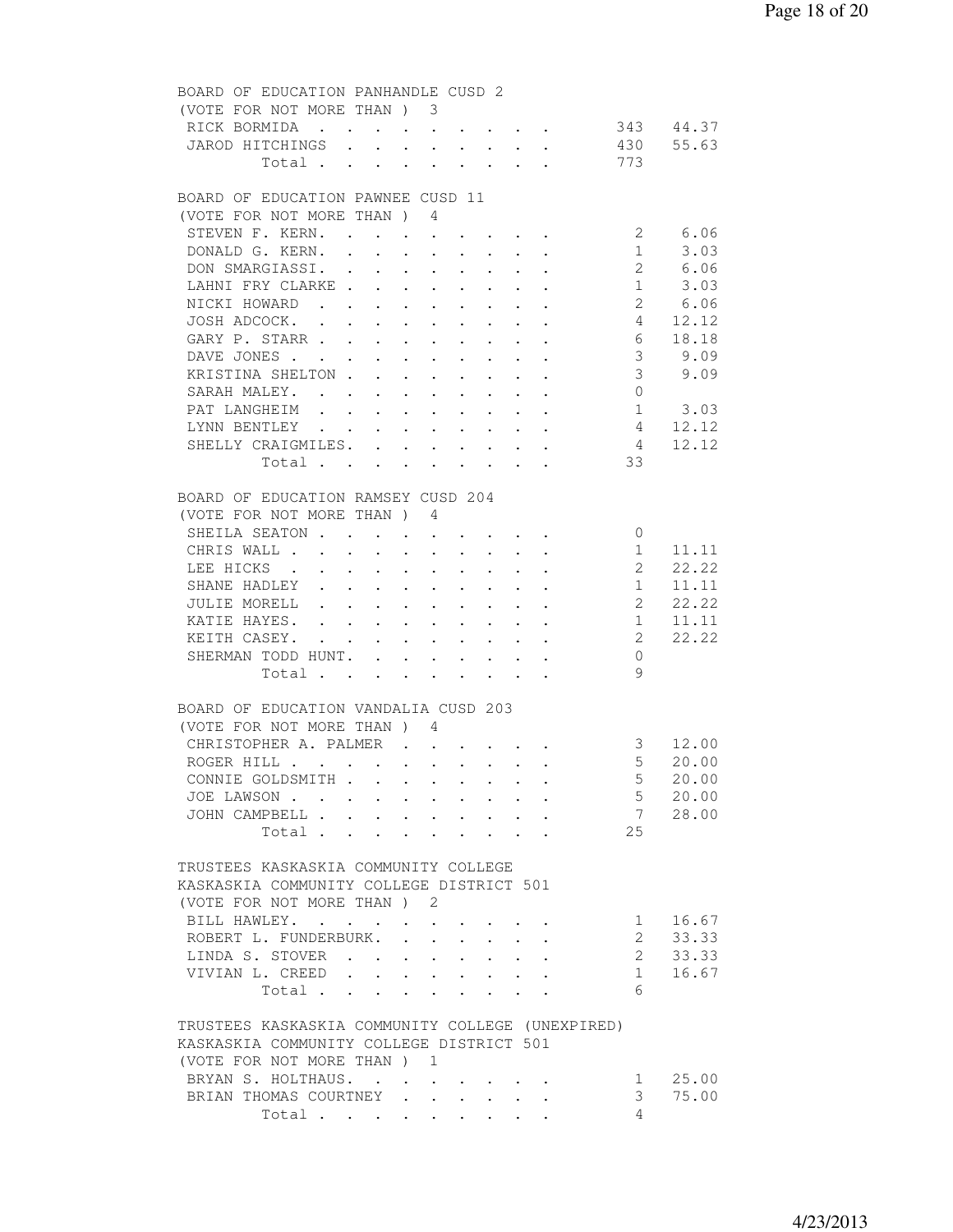| TRUSTEES LAKE LAND COMMUNITY COLLEGE -<br>LAKE LAND COMMUNITY COLLEGE DISTRICT 517                                             |                |                         |                      |                                                           |                                     |        |                      |                   |                              |
|--------------------------------------------------------------------------------------------------------------------------------|----------------|-------------------------|----------------------|-----------------------------------------------------------|-------------------------------------|--------|----------------------|-------------------|------------------------------|
| (VOTE FOR NOT MORE THAN) 2                                                                                                     |                |                         |                      |                                                           |                                     |        |                      |                   |                              |
| DAVID STORM.                                                                                                                   |                |                         |                      |                                                           |                                     |        |                      | $5 \t 45.45$      |                              |
| BRUCE OWEN 6 54.55                                                                                                             |                |                         |                      |                                                           |                                     |        |                      |                   |                              |
|                                                                                                                                |                |                         |                      |                                                           |                                     |        |                      | Total $\qquad$ 11 |                              |
| TRUSTEES LINCOLN LAND COMMUNITY COLLEGE                                                                                        |                |                         |                      |                                                           |                                     |        |                      |                   |                              |
| LINCOLN LAND COMMUNITY COLLEGE DIST 526                                                                                        |                |                         |                      |                                                           |                                     |        |                      |                   |                              |
| (VOTE FOR NOT MORE THAN) 1                                                                                                     |                |                         |                      |                                                           |                                     |        |                      |                   |                              |
| JERRY WESLEY 2,991 100.00                                                                                                      |                |                         |                      |                                                           |                                     |        |                      |                   |                              |
|                                                                                                                                | Total          |                         |                      |                                                           |                                     |        |                      | 2,991             |                              |
| TRUSTEES SOUTHWESTERN COMMUNITY COLLEGE<br>SOUTHWESTERN IL COMMUNITY COLLEGE 522                                               |                |                         |                      |                                                           |                                     |        |                      |                   |                              |
| (VOTE FOR NOT MORE THAN) 1                                                                                                     |                |                         |                      |                                                           |                                     |        |                      |                   |                              |
| PHILIP SMITH                                                                                                                   |                |                         |                      |                                                           |                                     |        |                      | $\mathbf{0}$      |                              |
| REGIONAL BOARD OF SCHOOL BOND/EFF/FAYETT<br>(BOND, EFFINGHAM AND FAYETTE COUNTIES)                                             |                |                         |                      |                                                           |                                     |        |                      |                   |                              |
| (VOTE FOR NOT MORE THAN) 2                                                                                                     |                |                         |                      |                                                           |                                     |        |                      |                   |                              |
| EUGENE A. LOGUE                                                                                                                |                |                         |                      |                                                           |                                     |        |                      | 8 <sup>8</sup>    | 100.00                       |
|                                                                                                                                |                |                         |                      |                                                           |                                     |        |                      | 8                 |                              |
|                                                                                                                                |                |                         |                      |                                                           |                                     |        |                      |                   |                              |
| REGIONAL BOARD OF SCHOOL BOND/EFF/FAYETT (UNEXPIRED)<br>(BOND, EFFINGHAM AND FAYETTE COUNTIES)                                 |                |                         |                      |                                                           |                                     |        |                      |                   |                              |
| (VOTE FOR NOT MORE THAN) 2                                                                                                     |                |                         |                      |                                                           |                                     |        |                      |                   |                              |
| JIMMIE D. RICE.                                                                                                                |                |                         |                      |                                                           |                                     |        |                      |                   | 8 100.00                     |
|                                                                                                                                | Total $\cdots$ |                         |                      |                                                           |                                     |        |                      | 8                 |                              |
|                                                                                                                                |                |                         |                      |                                                           |                                     |        |                      |                   |                              |
| REGIONAL BOARD OF SCHOOL CAL/GRE/JER/MAC                                                                                       |                |                         |                      |                                                           |                                     |        |                      |                   |                              |
| (CALHOUN/GREEN/JERSEY/MACOUPIN COUNTIES)                                                                                       |                |                         |                      |                                                           |                                     |        |                      |                   |                              |
| (VOTE FOR NOT MORE THAN) 3                                                                                                     |                |                         |                      |                                                           |                                     |        |                      |                   |                              |
| TERRY STRAUCH                                                                                                                  |                |                         |                      |                                                           |                                     |        |                      |                   | 11 28.95                     |
| LYLE STOECKER<br>ROBERT WALKER                                                                                                 |                |                         | $\sim$ $-$           |                                                           |                                     |        |                      |                   | $17$ $44.74$<br>$10$ $26.32$ |
|                                                                                                                                | Total          |                         |                      | $\mathbf{r}$ , $\mathbf{r}$ , $\mathbf{r}$ , $\mathbf{r}$ | the contract of the contract of the |        |                      | 38                |                              |
|                                                                                                                                |                |                         |                      |                                                           |                                     |        |                      |                   |                              |
| REGIONAL BOARD OF SCHOOL CAL/GRE/JER/MAC (UNEXPIRED)<br>(CALHOUN/GREEN/JERSEY/MACOUPIN COUNTIES)<br>(VOTE FOR NOT MORE THAN) 1 |                |                         |                      |                                                           |                                     |        |                      |                   |                              |
| NO CANDIDATE FILED                                                                                                             |                |                         |                      |                                                           |                                     |        |                      | $\Omega$          |                              |
|                                                                                                                                |                |                         |                      |                                                           |                                     |        |                      |                   |                              |
| REGIONAL BOARD OF SCHOOL CHRISTIAN/MONT<br>(CHRISTIAN AND MONTGOMERY COUNTIES)<br>(VOTE FOR NOT MORE THAN )                    |                |                         | 2                    |                                                           |                                     |        |                      |                   |                              |
| BARBARA A. DUNCAN.                                                                                                             |                |                         |                      |                                                           |                                     |        |                      |                   | 2,650 97.97                  |
| WRITE-IN.                                                                                                                      |                |                         | $\ddot{\phantom{0}}$ |                                                           | $\cdot$ $\cdot$ $\cdot$ $\cdot$     |        |                      |                   | 55 2.03                      |
|                                                                                                                                | Total $\cdots$ |                         |                      |                                                           |                                     |        |                      | 2,705             |                              |
|                                                                                                                                |                |                         |                      |                                                           |                                     |        |                      |                   |                              |
| REGIONAL BOARD OF SCHOOL CHRISTIAN/MONT (UNEXPIRED)<br>(CHRISTIAN AND MONTGOMERY COUNTIES)                                     |                |                         |                      |                                                           |                                     |        |                      |                   |                              |
| (VOTE FOR NOT MORE THAN) 1                                                                                                     |                |                         |                      |                                                           |                                     |        |                      |                   |                              |
| KENNETH NIMMONS                                                                                                                |                |                         | $\bullet$ .          |                                                           | the contract of the contract of the |        |                      |                   | 3,171 100.00                 |
|                                                                                                                                | Total .        | $\cdot$ $\cdot$ $\cdot$ |                      | $\ddot{\phantom{0}}$                                      | $\ddot{\phantom{0}}$                | $\sim$ | $\ddot{\phantom{0}}$ | 3,171             |                              |
|                                                                                                                                |                |                         |                      |                                                           |                                     |        |                      |                   |                              |
| REGIONAL BOARD OF SCHOOL (MADISON) (MADISON COUNTY)                                                                            |                |                         |                      |                                                           |                                     |        |                      |                   |                              |
| (VOTE FOR NOT MORE THAN ) 3                                                                                                    |                |                         |                      |                                                           |                                     |        |                      |                   |                              |
| ARNOLD W. BUESCHER                                                                                                             |                |                         |                      |                                                           |                                     |        |                      | 0                 |                              |
| CATHY ALLISON                                                                                                                  |                |                         |                      |                                                           |                                     |        |                      | 0                 |                              |